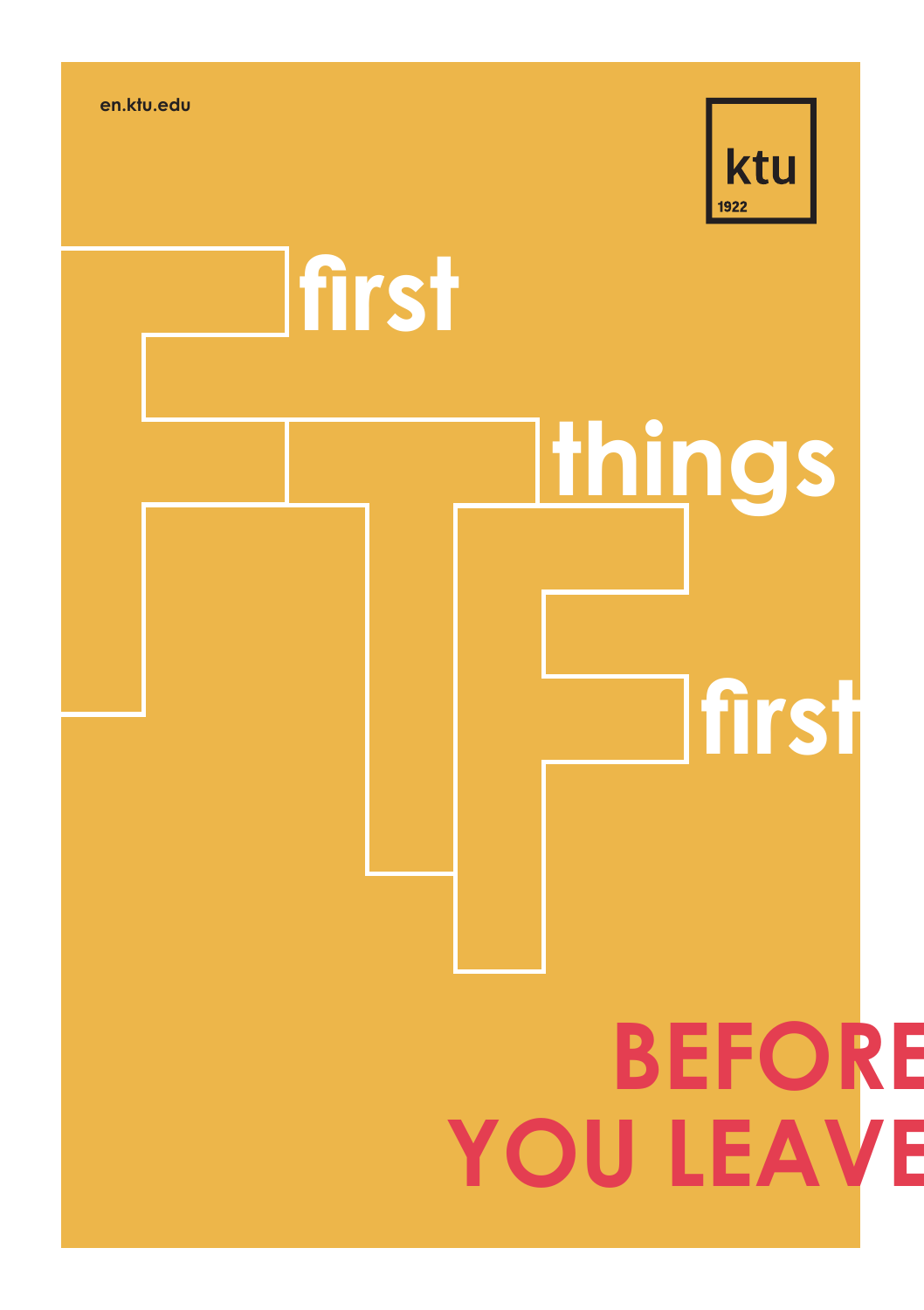- **pack your suitcase 4**
- **how to reach Kaunas? 6**
- **how to reach dormitory? 10**
- **lithuania in a nutshell 12**
- **migration formalities/visa 16**
- **after you arrive 22**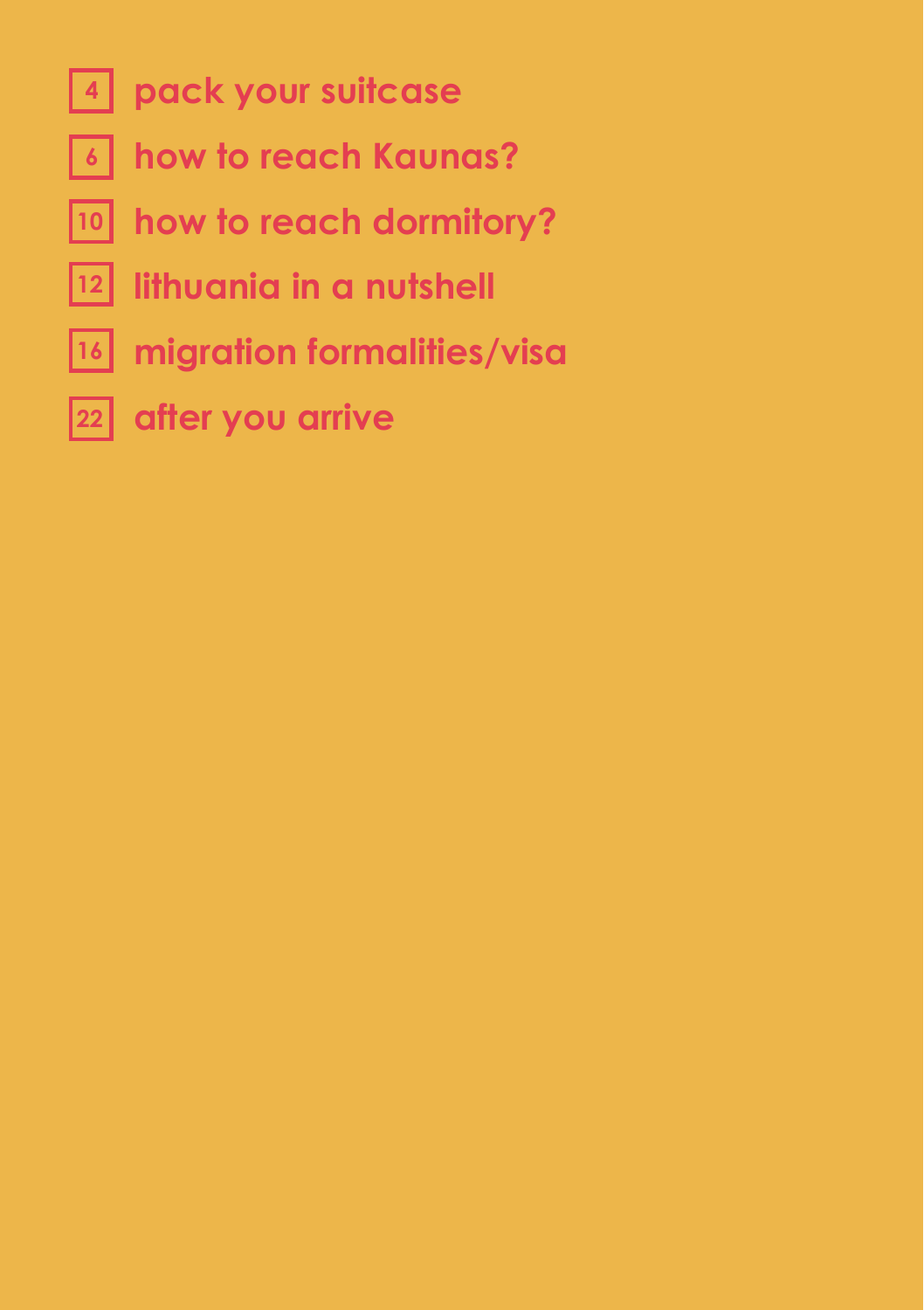### **welcome**

We are glad you joined us! Here, in Kaunas University of Technology you'll find a friendly community, devoted professors, modern study equipment and plenty of new friends. We are looking forward to meet you – to hear your stories, to learn about your culture and to know more about your experience. We sincerely hope that you will enjoy your time in Lithuania and will have fond memories about your studies at KTU!

Studying abroad is both educational and personal experience for the ones seeking new challenges. Kaunas University of Technology (KTU) offers study programmes in architecture, business and administration, computer sciences, engineering, humanities, physical, social sciences and technologies that will help you to build your career.

Studying overseas you will learn more than the subject of your studies. You'll gain experience, build friendships, learn about cultural differences, have a chance to travel. Everyday life is full of little practical things to take care of. We have collected here some of them to inform you before your arrival to Lithuania and to facilitate your first weeks or months here.

The official language in the country is Lithuanian and all the signs, notes, names, official documents, TV, etc. are in Lithuanian; however, the information essential for international travellers can be delivered in English, Russian or other languages as well. For easier orientation some words in this and other brochures are also given in Lithuanian – you'll find them in brackets.

National currency of Lithuania is Euro (from 1/1/2015), and former national currency Litas is not valid anymore.

Lithuania uses the 24 hour clock. All the times listed are in this format. The time zone in Lithuania is GMT+2 hours.

"First things first" explains what you can expect in Lithuania, helps you to pack your luggage and gives important information that you should know before leaving. Some information may be specific either for degree students or for exchange students, therefore you must pay attention to the specific chapters and references named Degree Students or Exchange Students.

**Feel free to contact KTU Department of International Relations (DIR) (international@ktu.lt) if you have any questions. Enjoy your stay!**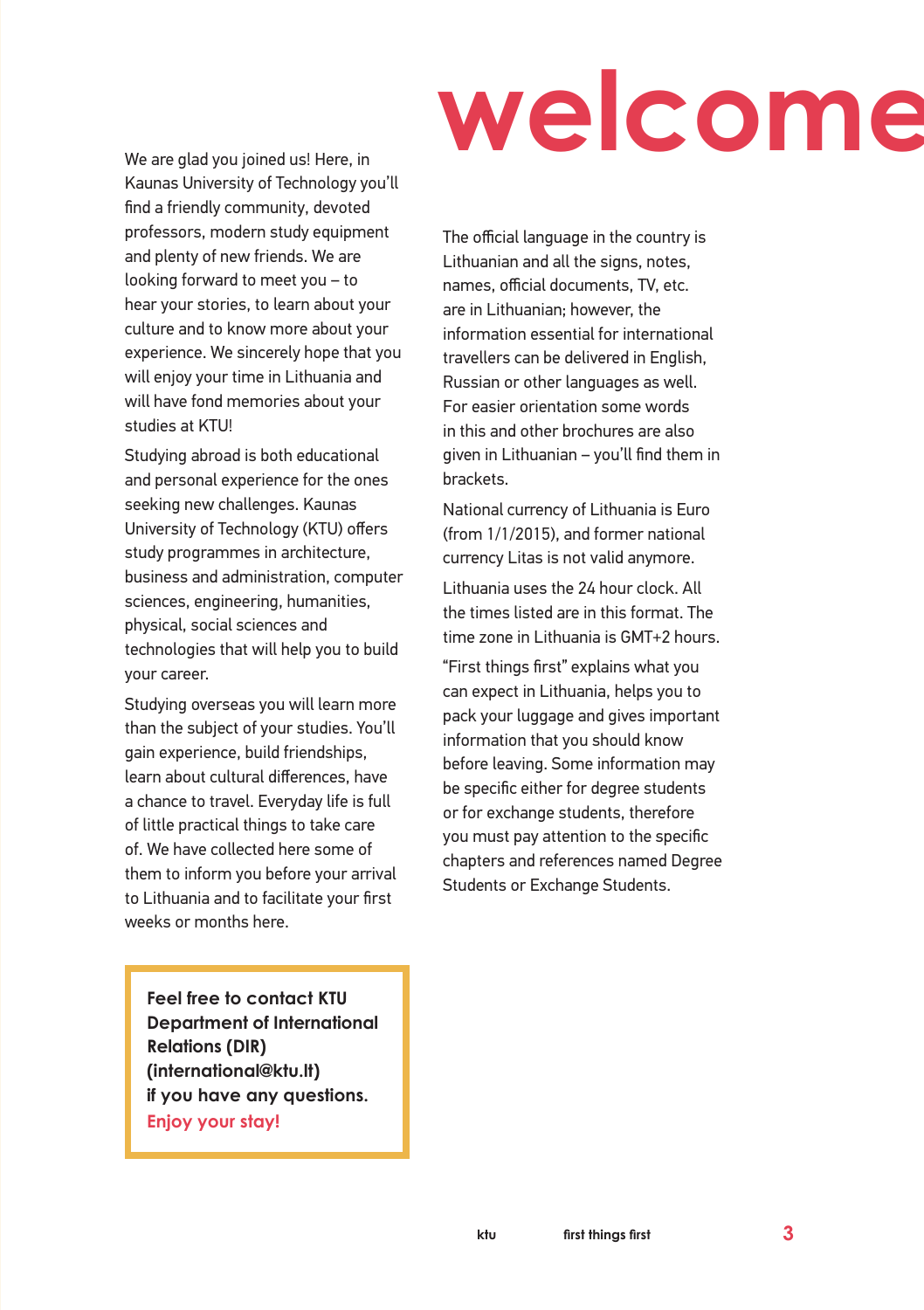### **pack your suitcase**

**Be careful and keep your passport or ID card and original education documents next to you – do not leave them in your check-in luggage!**

### **Organise your arrival**

Come to Kaunas before the beginning of your studies (do not miss the Welcome Week). A few weeks before you leave you should inform the DIR coordinator (international@ktu.lt) about your arrival date. It's better to avoid arriving on weekends – the university is closed then.

### **Get accomodation**

A foreign student may choose where he/she wants to live during the study period. KTU provides a room in a dormitory or a student may choose renting a flat (Note: the University is not responsible for finding a flat). If you applied for accommodation at a dormitory while submitting the application, you will get more details about rooms available by e-mail few weeks before your arrival. Get general view on ▶ dormitory.ktu.lt

### **Get health insurance**

Make sure that you get health insurance or have European Health Insurance Card for your stay in Lithuania. All the records must be translated into English. If you have special medical prescriptions, do not forget to take them with you.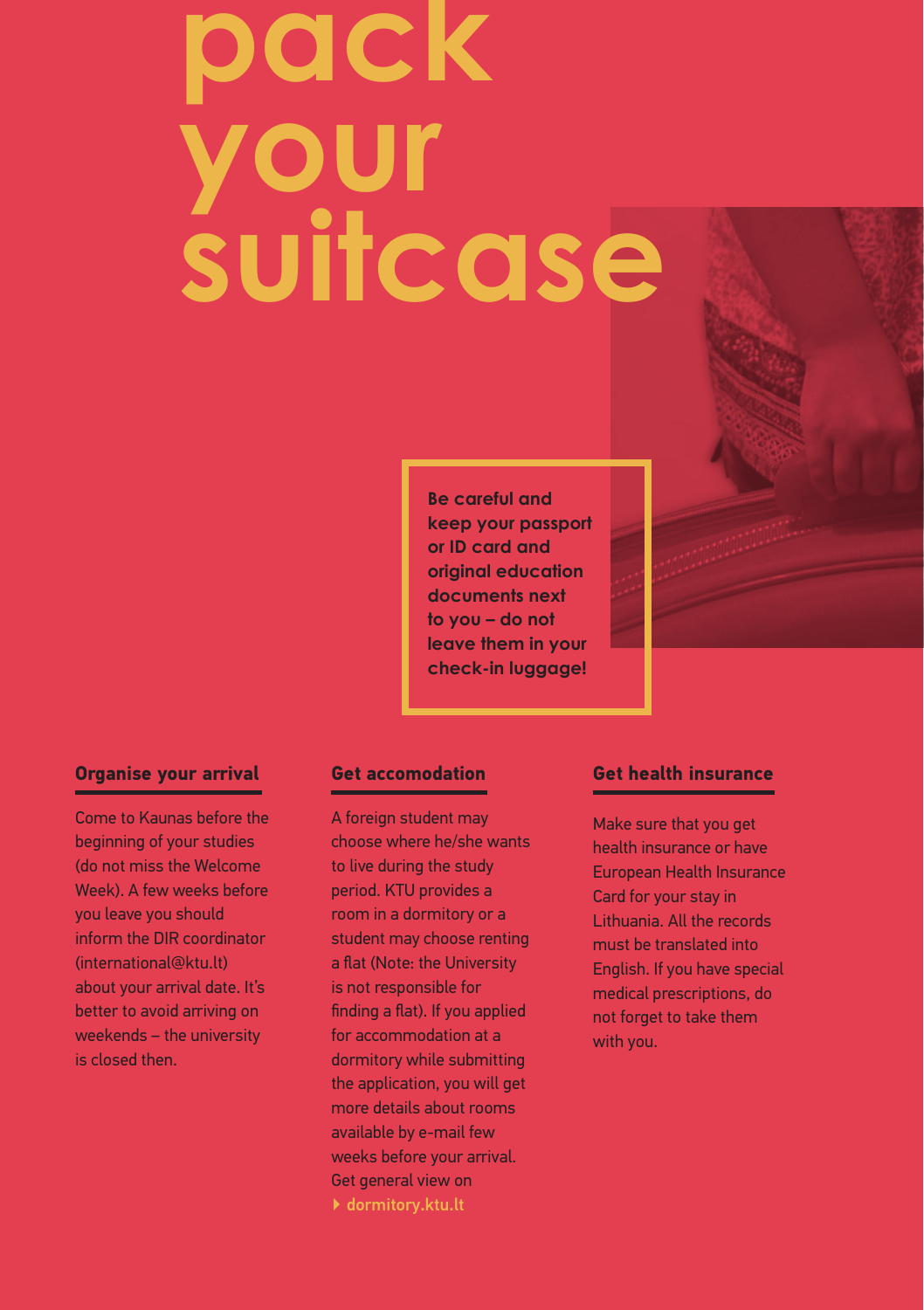**Do not forget all the necessary addresses, maps and phone numbers of contact persons of the DIR or mentors.**

### **Bring education documents**

Check if the DIR has everything what is necessary for your file at KTU, and if you need to bring something more. It is advised to have your KTU Acceptance Letter with you.

### **Take your passport or ID card**

Do not forget your passport or ID card, take your international student card (ISIC, for example), your driving licence and other documents that are necessary abroad (translated into English). It is advisable to have some copies or scanned versions of your main documents on your first days in Lithuania - you might need them for membership cards, residence permits, etc. Few coloured with white background passport type photos will be useful too.

### **Be ready for climate change**

Climate change is an important factor to be considered (particularly if you are coming in January), especially for those coming from southern countries. Although it is exciting to have extremely cold winters which fall below -15C $^{\circ}$  but without the right equipment, it will be an ordeal. We suggest the students to keep aboard just the essential warm clothing. as you can buy the remaining warm clothes and shoes here in Lithuania.

### **Take some cash**

You should have enough money (€ 200-300 in cash) for your first few days to pay the accommodation deposits, to get student identity card and public transport ticket, to buy extra things you did not bring from home and to make your life comfortable here. It is recommended to have money in Euros (the currency of Lithuania) or U.S. dollars (the easiest to exchange). International bank cards are accepted and you can withdraw money at numerous ATMs too. After arrival every student is advised to open a bank account in Lithuanian bank for the period of his/ her studies at KTU.

### **If you travel by air**

- ▶ Please note to strictly follow the airlines policy for baggage restrictions considering both weight issues and banned items on flight.
- ▶ Please note to also carry sufficient currency in either € or \$ while facing long stopovers at airports, for food and drink.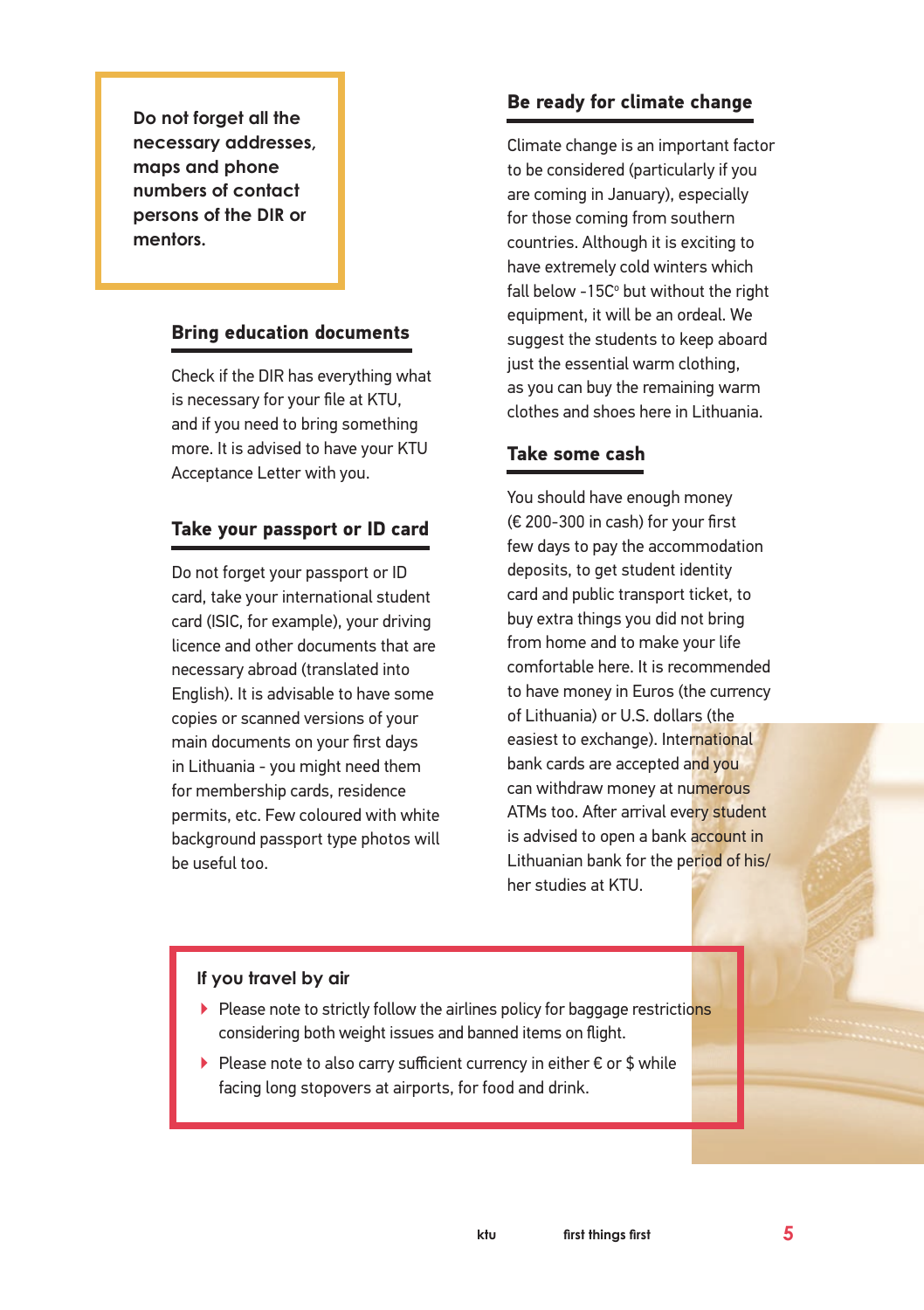## **how to reach kaunas?**

### **Maps are available on**

- ▶ **www.maps.lt**
- ▶ **www.maps.google.com**

**6 first things first ktu** 

There are five main means to reach Kaunas: by airplane, by bus, by train, by ferry and by car. Some options may lead you to Vilnius which sometimes is more convenient for the arrival by plane. Don't worry, Vilnius is just 100 km away from Kaunas, just follow the directions below.

If you use public transport, your destination in Kaunas is Kaunas Bus Station (Kauno autobusų stotis) or Kaunas Train Station (Kauno geležinkelio stotis). They are situated next to each other and close to the city centre. Read How to Reach Dormitory for directions from both of the Stations.

> **We recommend informing the International Studies Office coordinator and your mentor about your arrival so they can give you the most updated information. International Studies Office will select a Mentor and he/she may meet you up to save you most of the worries on the first days in Kaunas.**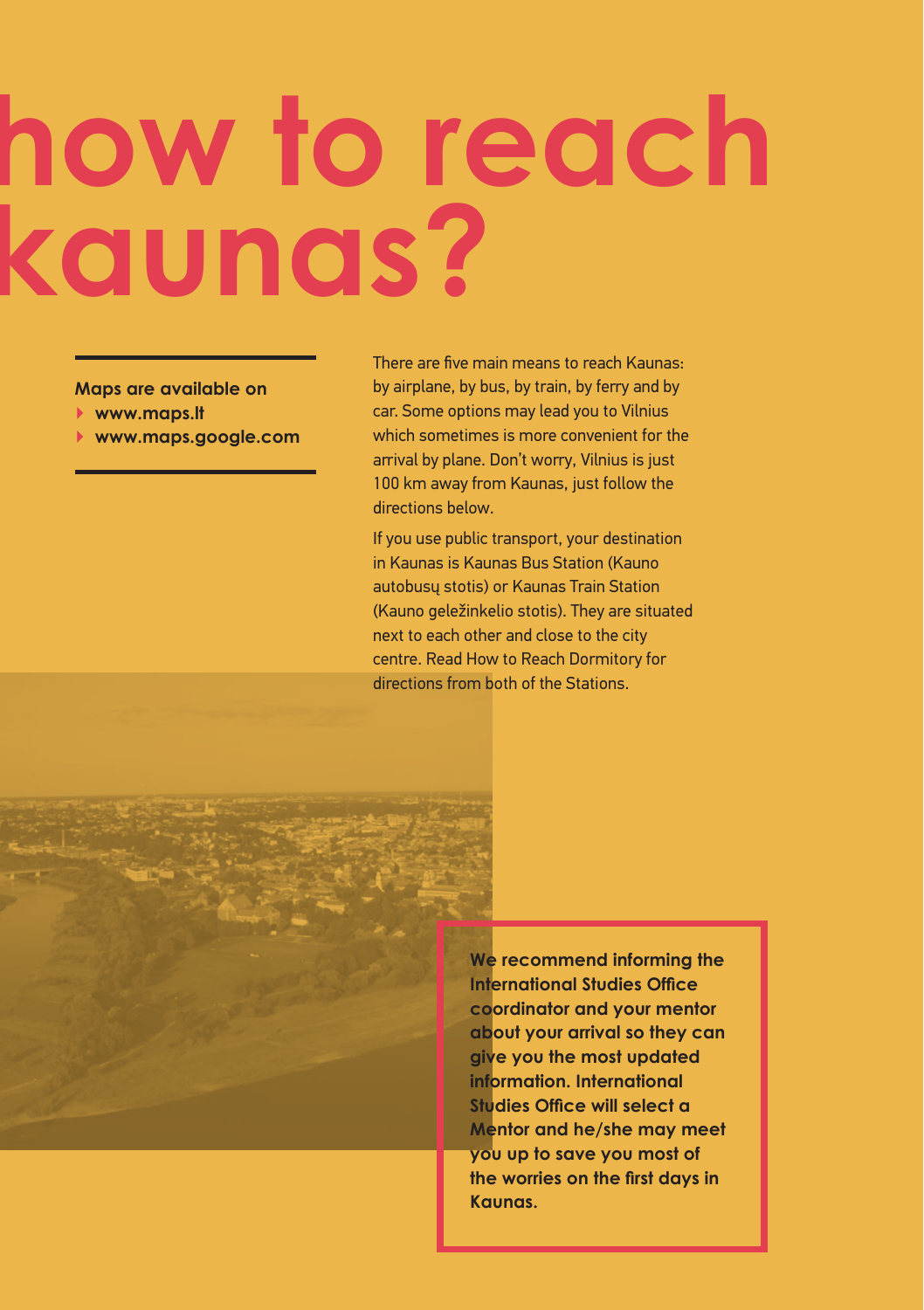### **BY PLANE**

Lithuania has three international airports in Vilnius, Kaunas and Palanga (close to Klaipėda, the seaport), which can be reached from the main European cities as well as from all over the world. CCheap flight company Ryanair (to Kaunas and Vilnius), Wizzair and airBaltic (to Vilnius) can offer you a flight to Lithuania at a "student's pocket" price. Some of you may choose arriving to Riga, Latvia, and then taking the bus to Kaunas. There are number of possibilities at every airport to use ATM machines, to exchange money, rent a car and use a press kiosk where you can buy phone cards, bus tickets, snacks and drinks.

### **Kaunas International Airport**

**www.kaunas-airport.lt**



Kaunas Airport is situated in Karmėlava, only 14 km away from Kaunas. There are direct flights to Kaunas from London, Birmingham, Dublin, Frankfurt, etc. and many possibilities to transfer flying from other countries. You can reach Kaunas Bus or Train Stations easily:

▶ BY BUS. The bus stop is a bit further on the left as you exit the arrivals hall. A city bus line No. 29 serves the airport going on the route Kaunas Airport (Karmėlava) **→** Savanorių Ave. **→** Bus station **→** Train station from approx. 5:00 till 23:00. You may buy your ticket from the driver for 1.00 EUR or buy an e-ticket card at the press kiosk for 1.74 EUR (we recommend to buy a single ticket for now, and then mentor will explain you about e-tickets later). After ~45 min. get off at the Railway station (Geležinkelio stotis). If you arrive to Kaunas on a late night flight, city bus No. 29E is for your convenience. The last bus leaves the airport for the city centre only after the last flight has arrived. You can check the bus route and exact timetables on ▶ www.kvt.lt

▶ **BY EXPRESS SHUTTLE BUS.** Shuttle BUS LT Kaunas offers passengers a bus going from Kaunas airport to the chosen Kaunas city hotel or bus station and back. The schedule is coordinated with the flight timetable. The bus can carry up to 20 passengers. The travel price is 4 EUR. Tickets can be bought from a driver (he accepts only cash in Euros) or by contacting the reservation centre on **www.goshuttlebus.lt**

▶ **BY TAXI.** You will find taxi at the arrivals hall exit. It may cost you about 20 EUR to reach your dormitory.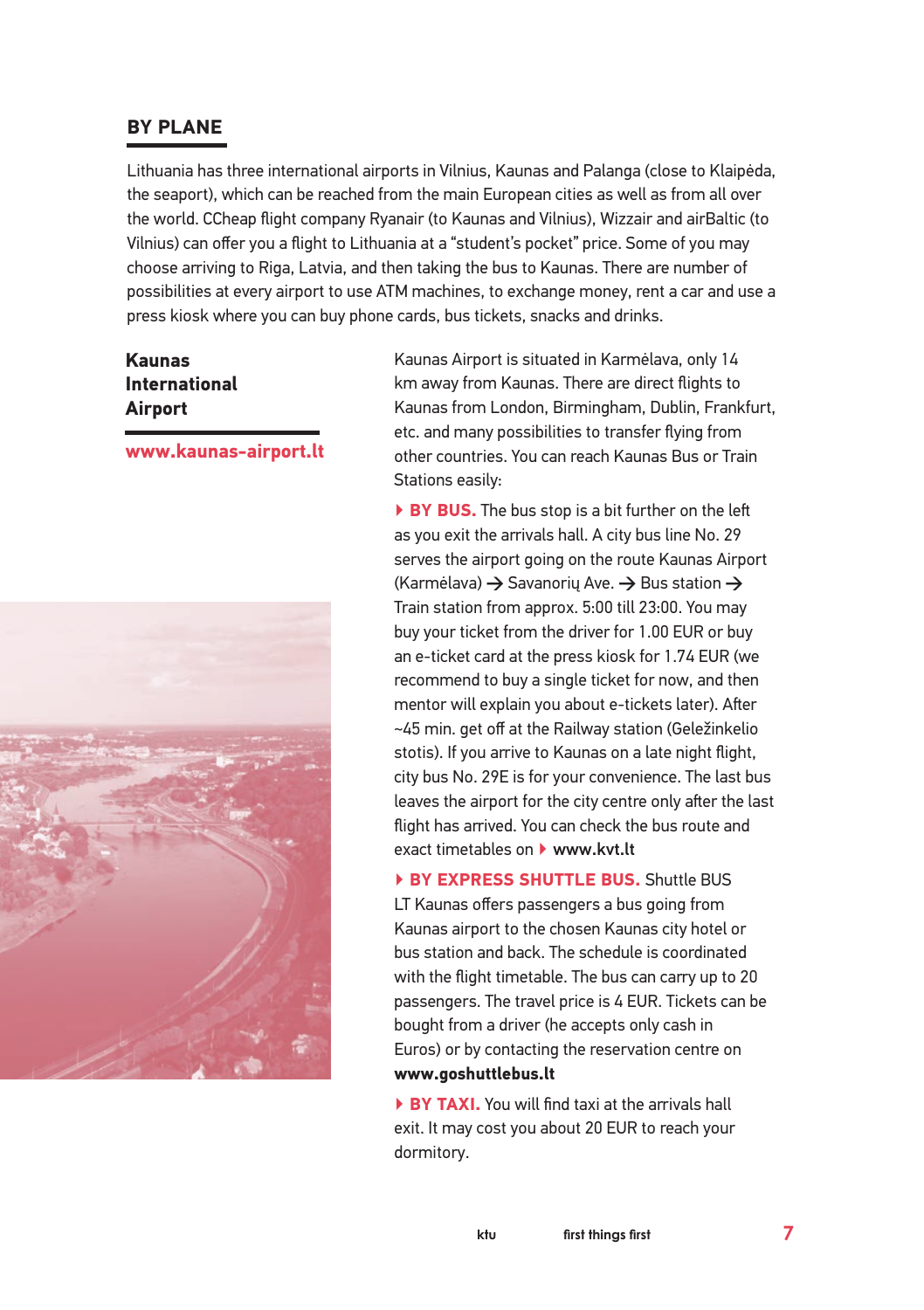### **International Vilnius Airport**

### **www.vilnius-airport.lt**

International Vilnius Airport is the main international airport in Lithuania with permanent luggage storage, currency exchange at the arrival hall, cafés and 2 airport hotels nearby.



You can go to Kaunas by regular bus or by train;

▶ **FROM VILNIUS AIRPORT TO KAUNAS.** Ollex buses may take you straight to Kaunas (STATOIL gas station (Address: Savanorių pr. 404b) for 10 EUR. Then you need to take taxi to the dormitory or other place (5-8 EUR).

▶ www.airport-express.lt

Therefore you need to reach Vilnius Bus Station or Vilnius Train Station which are situated next to each other:

▶ BY BUS. The bus stop is just to the left as you exit the arrivals hall. You may buy your ticket from the driver for 1 EUR (0.5 EUR with the student card) Bus No. 1 goes from the airport to the Bus and Train Stations (15 min.) approx. from 5:30 till 22:00. Timetables on ▶ www.vilniustransport.lt

▶ BY TRAIN. The train stop is 150 metres straight as you exit the arrivals hall (keep on the left side of the road; there is an elevator down to the station). The train goes from the airport to the Train Station (7 min.) from 5:57 to 21:52. The one- way fare is 0.72 EUR (purchased on the train). Timetables on ▶ www.litrail.lt

▶ **BY TAXI.** You will find taxi as you exit the arrival hall. Ask to take you to the Bus or Train Station. Depending on hour, it may cost you about 10 EUR.

Once you are at Vilnius Bus Station or Vilnius Train Station, you may reach Kaunas within 1 hour 30 minutes.

▶ FROM BUS STATION. Buses from Vilnius to Kaunas go approx. every 30 minutes. You may buy ticket at the ticket office (Bilietų kasos) inside the building or at the driver. The price may vary from 6.37 EUR to 7 EUR (ISIC gives discounts). The bus arrives to Kaunas Bus Station. ▶ www.autobusubilietai.lt

▶ **FROM TRAIN STATION.** Trains from Vilnius to Kaunas train station go every hour from 4:54 till 19:40. You may purchase ticket at the ticket office (Bilietų kasos) inside the building, price varies from 4.63 to 6.37 EUR (ISIC gives discounts). Timetables ▶ wwww.litrail.lt

### **Palanga International Airport**

### **www.palanga-airport.lt**

Palanga International Airport is situated 25 km away from Klaipėda. You can take a bus or taxi to Klaipėda Bus Station (30 min. at the price of about 26 EUR) and then reach Kaunas by bus.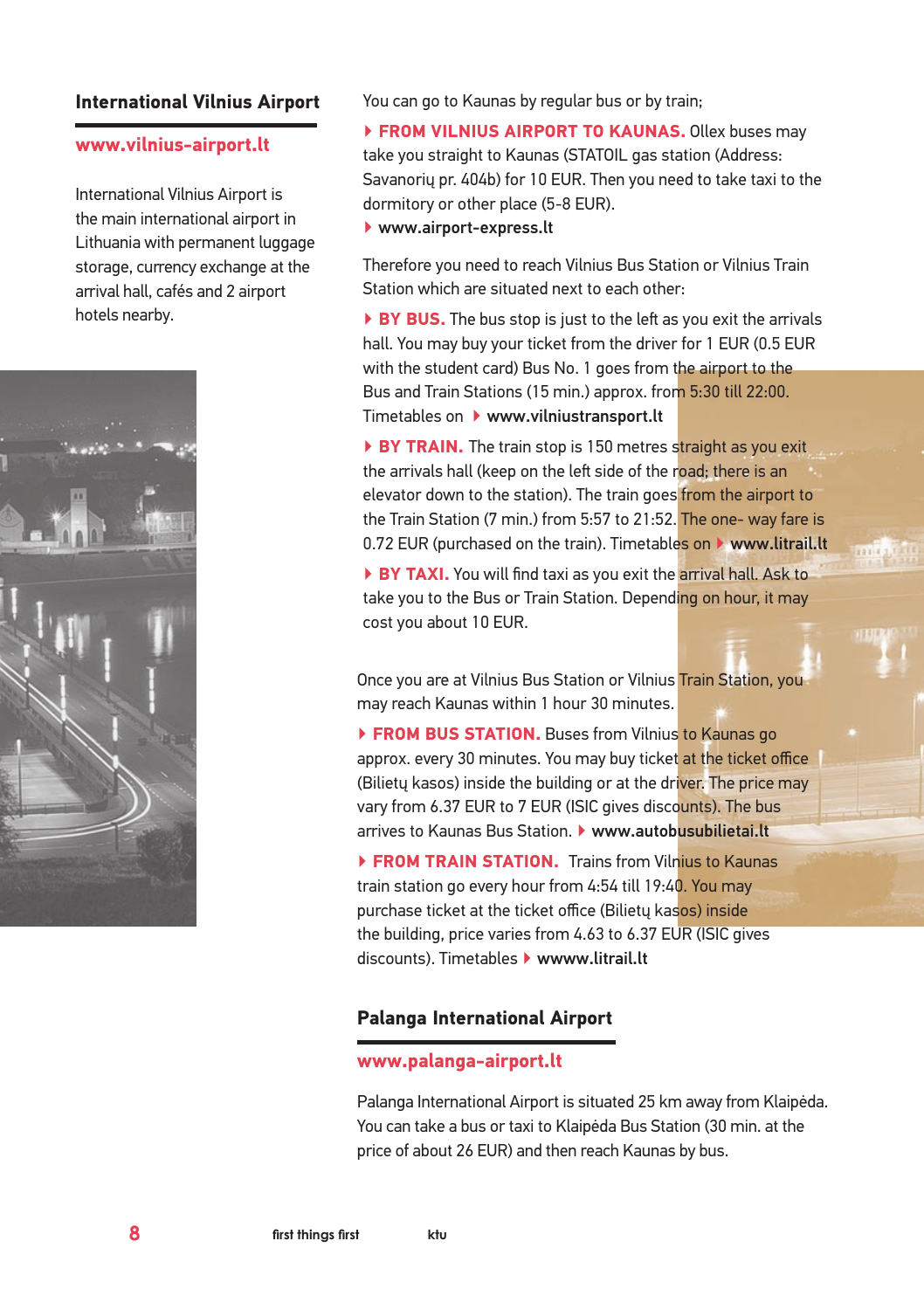### **Riga International Airport (Latvia)**

### **www.riga-airport.com**

Although Riga Airport is in another country (Latvia), it is only ~260 km from Kaunas. Thus, sometimes it is faster to fly to Riga and to reach Kaunas by bus, than to wait for a transfer flight. First of all, you need to go to Riga Bus Station, which is close to the airport. Bus No. 22 or Airport Express minibus will take you there for a reasonable price. Check airport website for detailed information. Latvia's national currency is EURO.

▶ FROM RIGA TO KAUNAS - BY BUS. There are bus connections from Riga to Kaunas a couple of times a day. One way ticket is around 18 EUR. The bus will take you to Kaunas Bus Station in approx. 5 hours.

▶ **TIMETABLES.** Check for the bus timetables, costs, etc. ▶ www.autoosta.lv.

Latvia and Lithuania are the members of the Schengen Area so you do not need any extra visas. But if you come to KTU with a student visa, you'd better refer to the DIR for the updates.

### **BY BUS**

If you live in one of neighbouring countries, we advise you to take a bus: it is quite popular and convenient. You may choose between popular international lines, such as Eurolines, Ecolines, etc.

Kaunas Bus Station▶ www.autobusubilietai.lt, www.kautra.lt Vilnius Bus Station▶ www.autobusustotis.lt, www.toks.lt Eurolines Baltic International▶ www.eurolines-lithuania.lt, www.eurolines.lt Ecolines▶ www.ecolines.net

### **BY TRAIN** ▶ www.litrail.lt

Although, trains are very popular in most of European countries, the railway network in Lithuania is not much developed. There are several international railways that go through Vilnius, Kaunas, Šiauliai, Klaipėda and Panevėžys. Tickets can be purchased at the ticket offices in railway stations, which are open 24 hours. Tickets are not sold if there are less than 5 minutes left before the train departure.

### **BY SHIP** ▶ www.dfdsseaways.lt

### **BY CAR**

In Lithuania you will find good motor highway connections between the main cities: from Vilnius (E85/A1), from Riga (Latvia) (E67/A1) or from Warszaw (Poland) (E67/A5).

**You will need to have your health and car insurances. Do not forget a map of the roads or GPS!**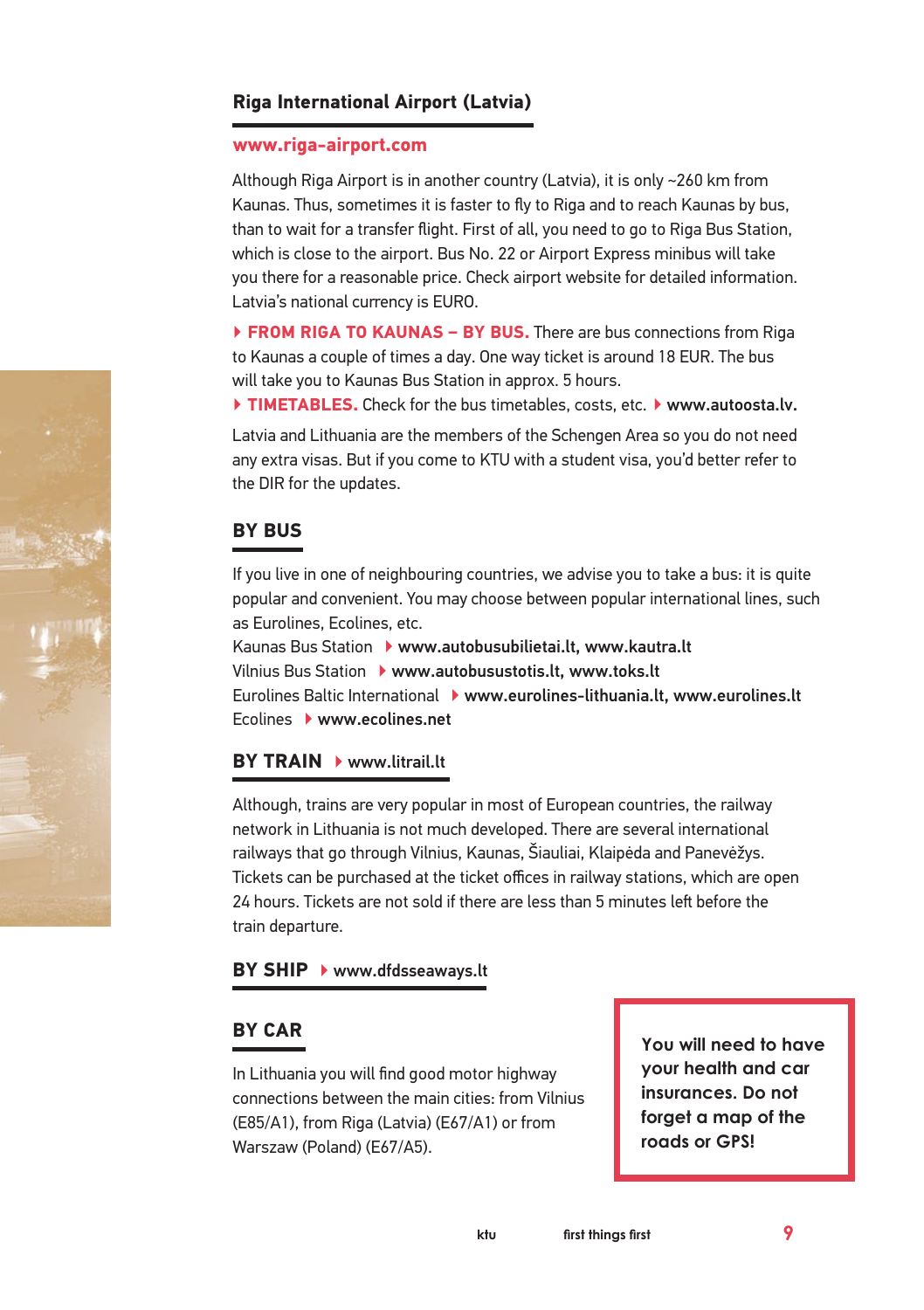## **how to reach dormitory once you are in kaunas**

### **Check more on** ▶ **www.kvt.lt**

Use the following directions to reach your dormitory from bus or train station:

There are buses or trolleybuses that will take you to your dormitory (No. 2, 5, 7 and 8).

▶ From the Train Station (Geležinkelio stotis) the bus stop is on the same side as the Train Station or from the Bus Station (Autobusų stotis) the bus stop is on the opposite side of the street than the Bus Station take the bus No. 39 or trolleybus No. 5, 7, go for 3 or 4 stops and get off at Breslaujos stop (for dormitory No. 2) or Pašilės stop (for dormitories No. 5; 7 or 8).

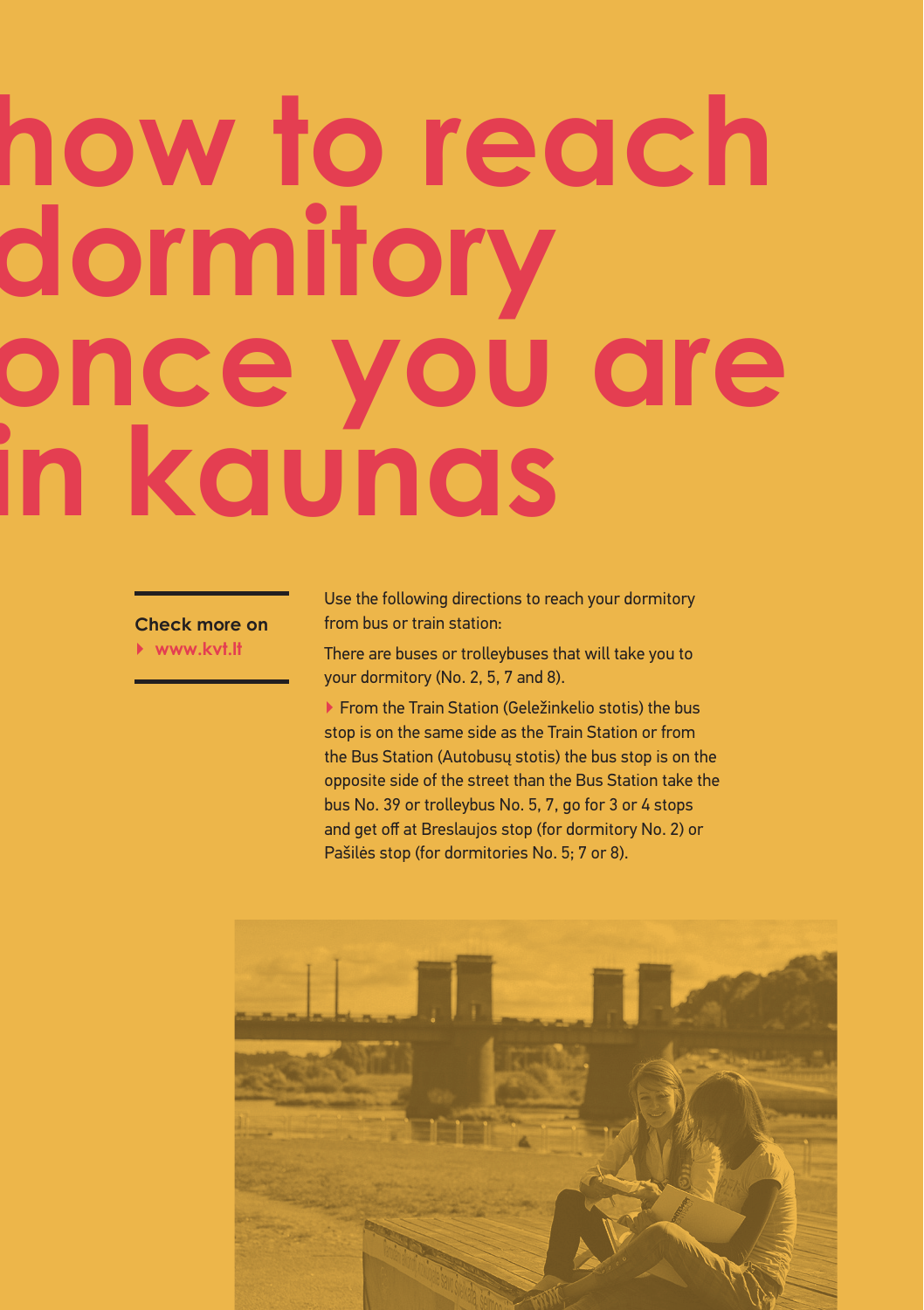### **E-TICKET FOR PUBLIC TRANSPORT IN KAUNAS**

Transport system in Kaunas: buses, trolleybuses, minibuses.

▶ **TICKETS:** an electronic card (CARD), purchased once and then refilled – only for buses and trolleybuses.

▶ **WHERE TO GET A CARD:** at news-stands Kauno Spauda, Lietuvos Spauda, Rkiosk located all around the city, usually close to the bus stops. Price: 1.74 EUR (you are not allowed to purchase an empty card). You choose the type of ticket you want to purchase.

The best choice for students (only with Lithuanian Student Identity Card or ISIC):

- $\triangleright$  monthly ticket, valid from the 1st until 31st of a month, 7 days per week (4.87 EUR).
- ▶ 92 days ticket (valid from the first validation (13.32 EUR)),

▶ single trip e-ticket (0.29 EUR) –top-up your CARD with chosen amount of money and inform that you are going to use student's discount,

▶ other options available.

▶ **TO ACTIVATE:** after getting into the bus press the validator's button No. 2 or touch the window No. 2 on the screen and hold the card at the indicated area of the validator. During your next journey just approach the CARD to the validator while boarding (use the front door). If you do not have the student card yet, buy a single ticket (0.58 EUR using e-ticket or 0.70 EUR purchased from the bus driver.)

### ▶ **MORE INFORMATION**

Kaunas Public Transport ▶ www.kvt.lt Routes and timetables (of buses, trolleybuses, minibuses) ▶ www.marsrutai.lt Necessary address online ▶ www.maps.lt

### **TAXI IN KAUNAS**

It's recommended to call for a taxi instead of taking one form the street. When you call a taxi it will usually be cheaper than the one you take near the airport, club, bar etc. The price is approx. 0.52 - 0.85 EUR/km (prices for the taxi are higher at night).

Kauno taksi ▶ +370 37 341111

Žaibiškas greitis ▶ +370 37 333111, +370 37 333999

Einesa ▶ +370 37 331633

Taksi kelyje ▶ +370 37 555555

Eurotaksi ▶ +370 37 333335, +370 37 311111

Greitas taksi ▶ +370 37 755550, +370 68 202020

Greičiau/Vyto taksi ▶ +370 37 733337

**Always take a taxi during the night going home from a club.** 

**Jakub Jawor from Poland**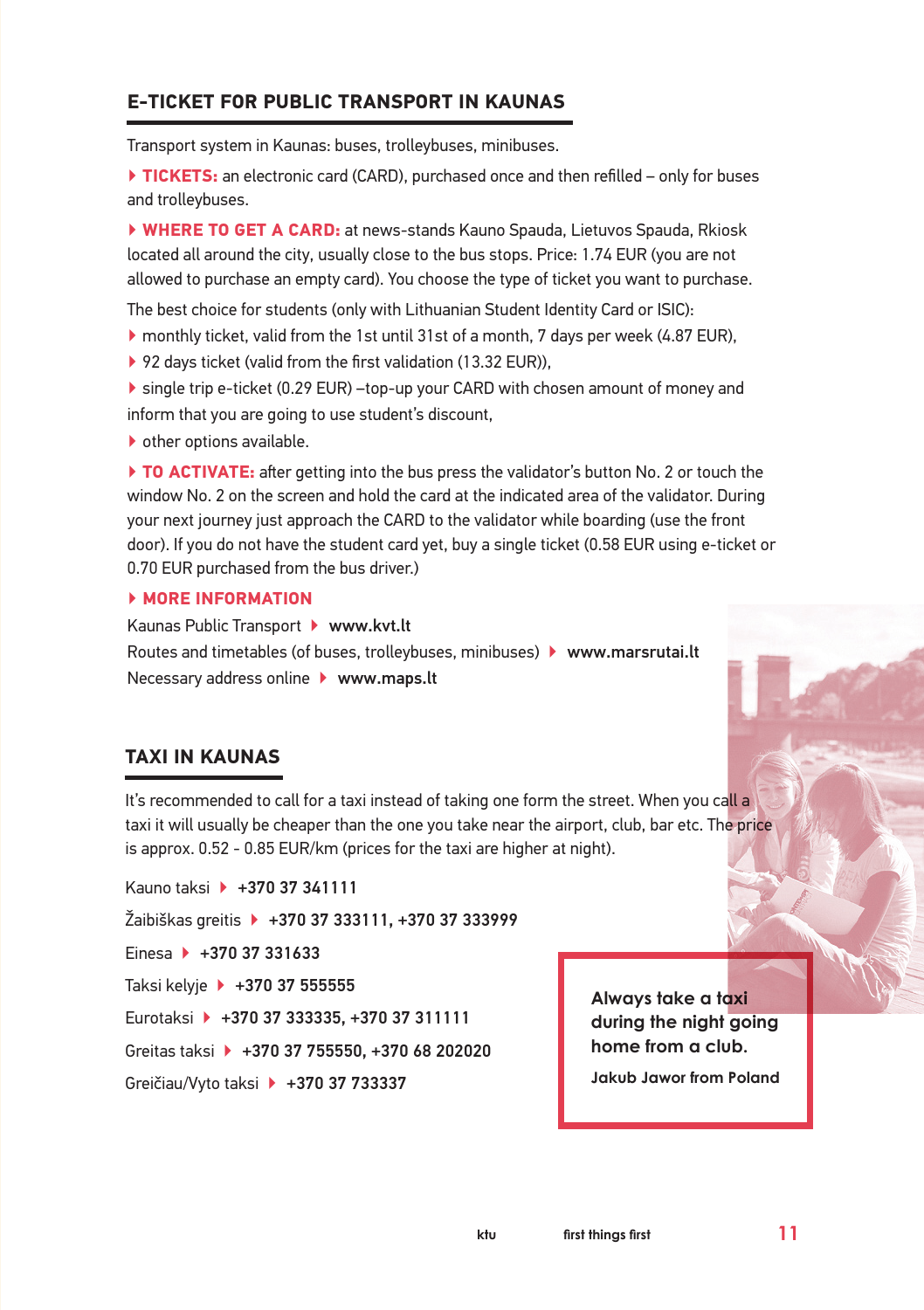### **lithuania in a nutshell**



Lithuania, the country of just over 3 million people was first mentioned in historic documents in 1009.

In more than a thousand years of history Lithuania has become what it is now, a dynamic member state of the European Union, the World Trade Organisation, The United Nations, and NATO.

Lithuania is situated in a geographical centre of Europe, at the crossroad between Western and Eastern Europe. It is one of least polluted (No. 6) and the safest (No. 24) countries of the world.

Being the 10th least expensive European country to live, it is among the top 30 countries in the International Quality of Life Index for Country 2014.

Lithuanians are among the top five EU countries boasting the greatest number of people proficient in at least one foreign language (as many as 92 percent of Lithuanians speak English, Russian or German).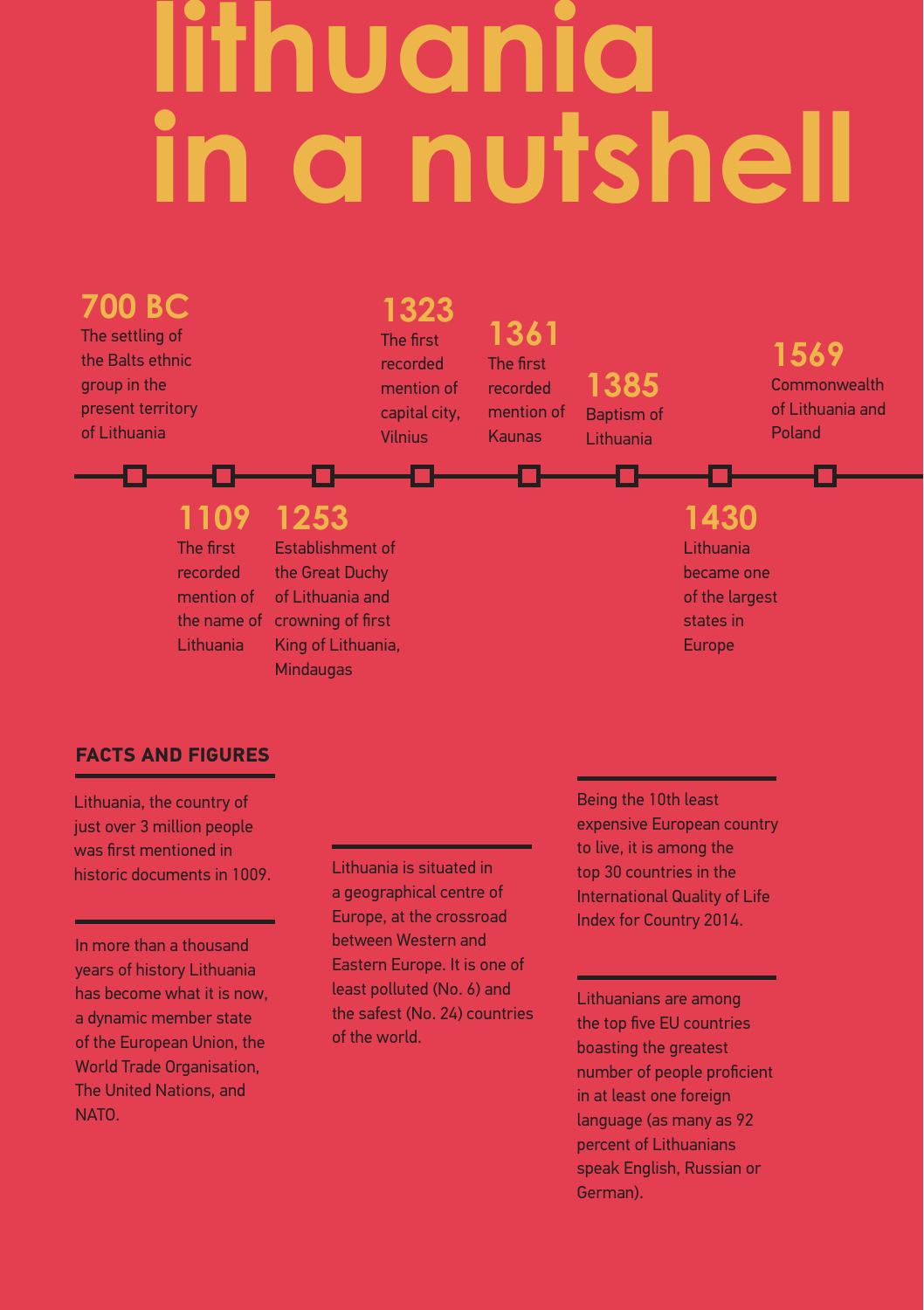



Lithuania uses an education system that meets all the requirements of the European Union education policy and has a three cycle education system (Bachelor's, Master's and PhD studies), corresponding to the European Bologna process.

Lithuania ranks 1st among the Baltic States, 3rd in Europe and 5th in the world in international investment projects.

Lithuania ranks 1st in Europe in the expansion of fibre optic and mobile broadband and has one of the fastest broadband connections in the world. The capital of Lithuania is Vilnius. Kaunas is the second largest city of Lithuania, with a population of over 300 thousand.

Even though Kaunas is an important industrial centre, it benefits from large recreational areas. There are 7 regional nature parks just outside of the city.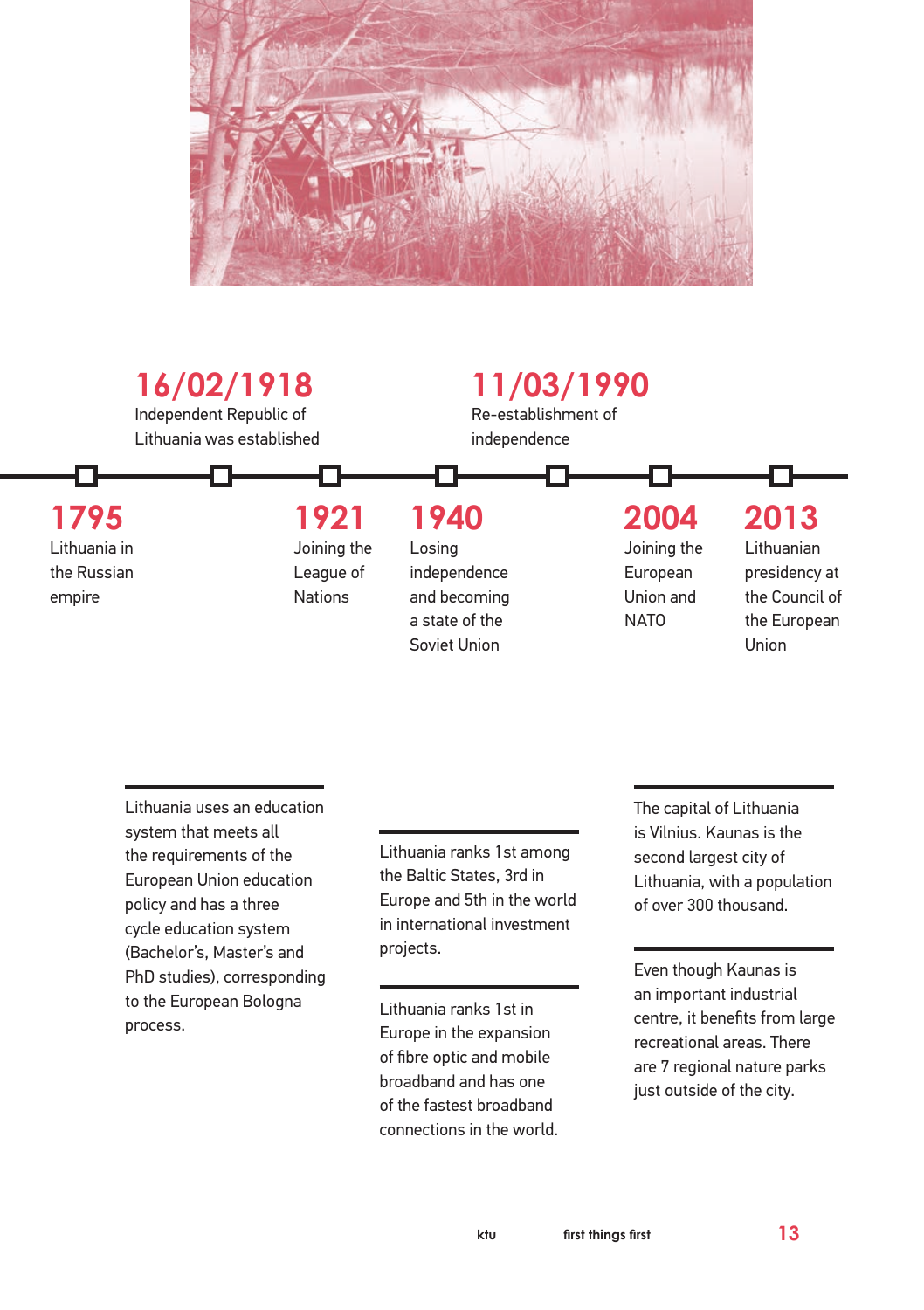### **DID YOU KNOW?**

▶ **Lithuania is twice bigger than Belgium (65,300 km2) but has almost 4 times smaller population of 3 million.**

▶ **Republic of Lithuania has a woman as a president, Ms. Dalia Grybauskaitė.**

▶ **Kaunas was the capital city of Lithuania (de facto) in 1919 – 1940 while Vilnius is official capital city from 1323.**

▶ **There are 115 ethnicities in Lithuania although the Lithuanians form the largest ethnic group – 83.5 %.**

▶ **Roman Catholic Church is main religion, but there are Eastern Orthodox, Evangelical Lutheran, Evangelical Reformation Churches, Old Believers, Judaism, Sunni, Karaite, Islam and other religious communities.**

▶ **The highest Lithuanian hill (Aukštasis, i.e. The Highest) is only ~ 293.84 metres above the sea level. However, Lithuania is rich in lakes and rivers.**

▶ **The highest temparature ever reached in Lithuania was +37 °C, and the lowest dropped to -42,9 °C (ok, it was ~50 years ago).**

▶ **Klaipėda seaport is the only one in the Baltic States that does not freeze in winter.**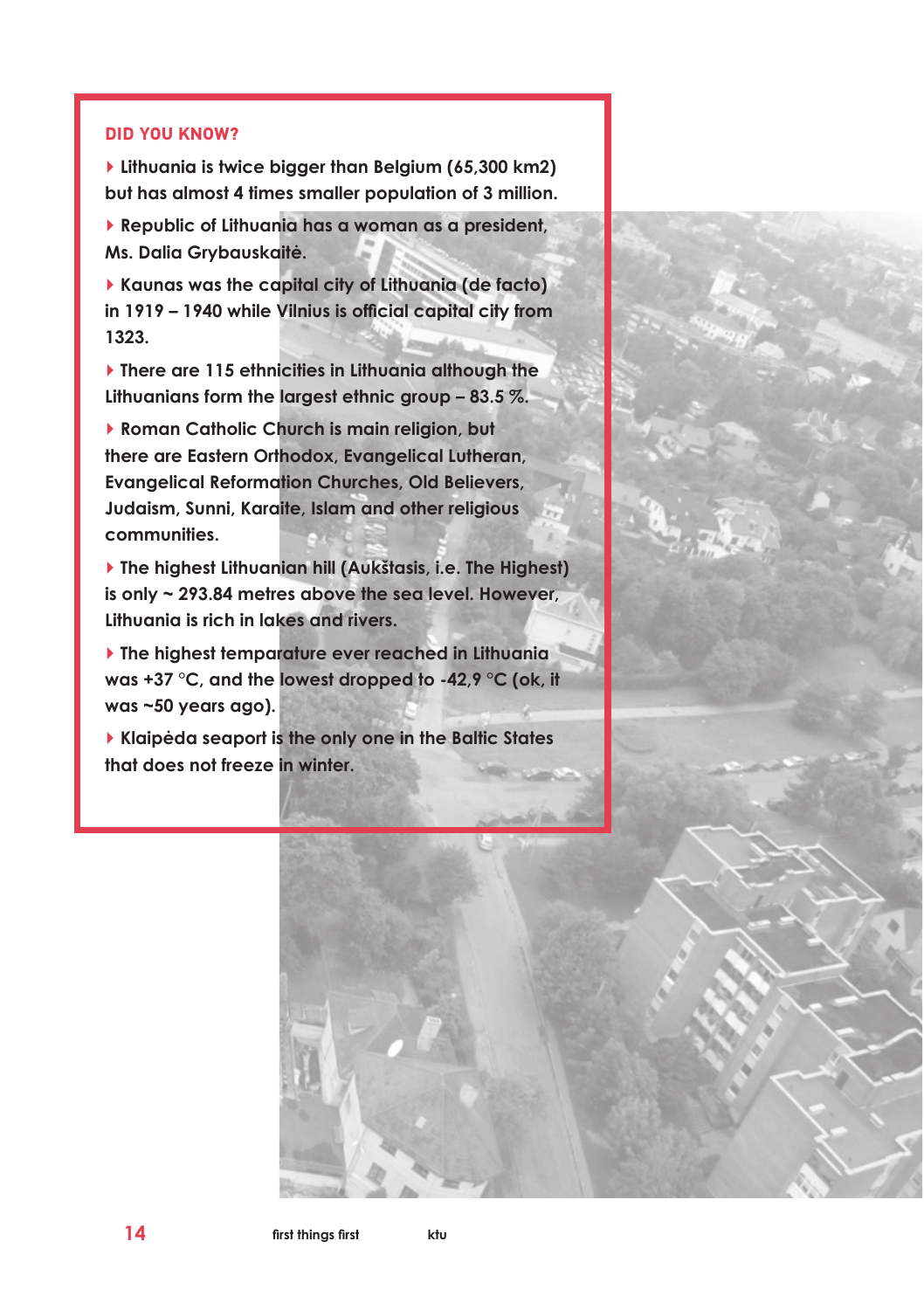### **WELCOME TO KAUNAS**

Out of 125 thousands of students in Lithuania, over 40 are studying in Kaunas (1/3 of students study in Kaunas). With 6 universities and several colleges, Kaunas deserves its name of a Student City. Diverse student community contributes to the city atmosphere gathering in cosy old town squares and green parks, small cafes and lively clubs. Every September the streets of Kaunas fill with students coming to study technologies and art, music and medicine, law and agriculture at more than 11 universities and colleges. Our city welcomes students from all over the country and the world. This diversity creates a space for interesting collaborations, inspiring discussions and unforgettable friendships.

**Check more on** ▶ **www.kaunastic.lt**



**Kaunas is the second city where I lived the most after my hometown so it's like my second home. I have had some wonderful experiences living in dormitory and made some amazing friends. I learnt a lot about myself being independent and living away from family. For me, Lithuania is a good country to study as living expenses are not as high as Western Europe and you receive world-wide recognised diploma. I would love to visit Lithuania again whenever I get a chance and meet my friends.**

**Vinay Kumar from India**

Situated in the very middle of Lithuania our city benefits from being just an hour's drive from the capital Vilnius and a couple of hours away from the sea. There are three cross-European highways going past Kaunas, and from the very city centre one can get a train or a bus to any part of Lithuania or set out for an international journey. For those who prefer travelling by plane, Kaunas International Airport is just a half an hour away. Kaunas' cultural life is loaded with cultural events, such as international film, jazz and dance festivals; our galleries offer a variety of local and international exhibitions. Although Kaunas is an important industrial centre, it benefits from large recreational areas. A relaxing ride on one of many bicycle paths or a walk in a forest park or along the river is a good finishing touch for a day.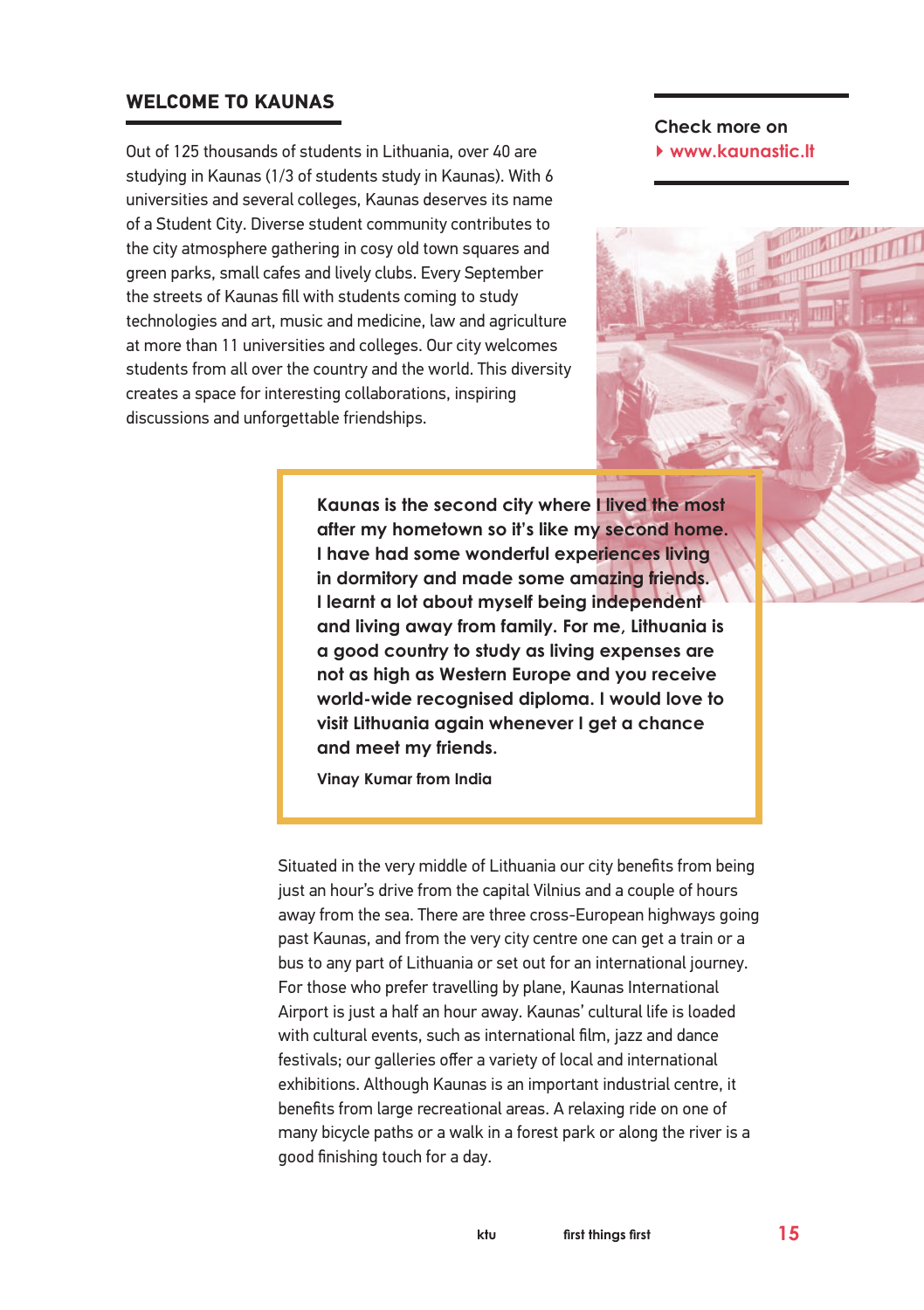

### **EU/EEA STUDENTS**

**Arrival to Lithuania** ▼

**Registration in Kaunas Migration Office**

**Declaration of place of residence**

▼

Citizens of the EU and EEA countries must hold their ID cards or national passports to arrive to Lithuania.

▶ **REGISTRATION AT KAUNAS MIGRATION OFFICE**

After arrival to Lithuania you have to register in Migration Office in Kaunas by presenting the following documents:

- ▶ A valid passport or ID card (plus a photocopy of the document).
- ▶ An application form (obtainable at the Migration Office or KTU DIR).
- ▶ European health insurance card (plus a photocopy of the document).
- ▶ Document proving that you have enough funds (e.g. bank statement).
- ▶ Certificate regarding enrolment at KTU (you will get it at the KTU DIR).
- ▶ Cheque from the bank indicating that you've paid 8.60 EUR for the document certifying your legal stay in Lithuania (receiver: Mokesčių inspekcija; account no. T247300010112394300; the code of payment is 5740).

In 5 working days Migration Office will issue the document certifying your legal stay in Lithuania and will post it to KTU. DIR will inform you about the reception of this document. After reception of the document, you must declare your place of residence in 7 working days at your local Municipality Office (Seniūnija).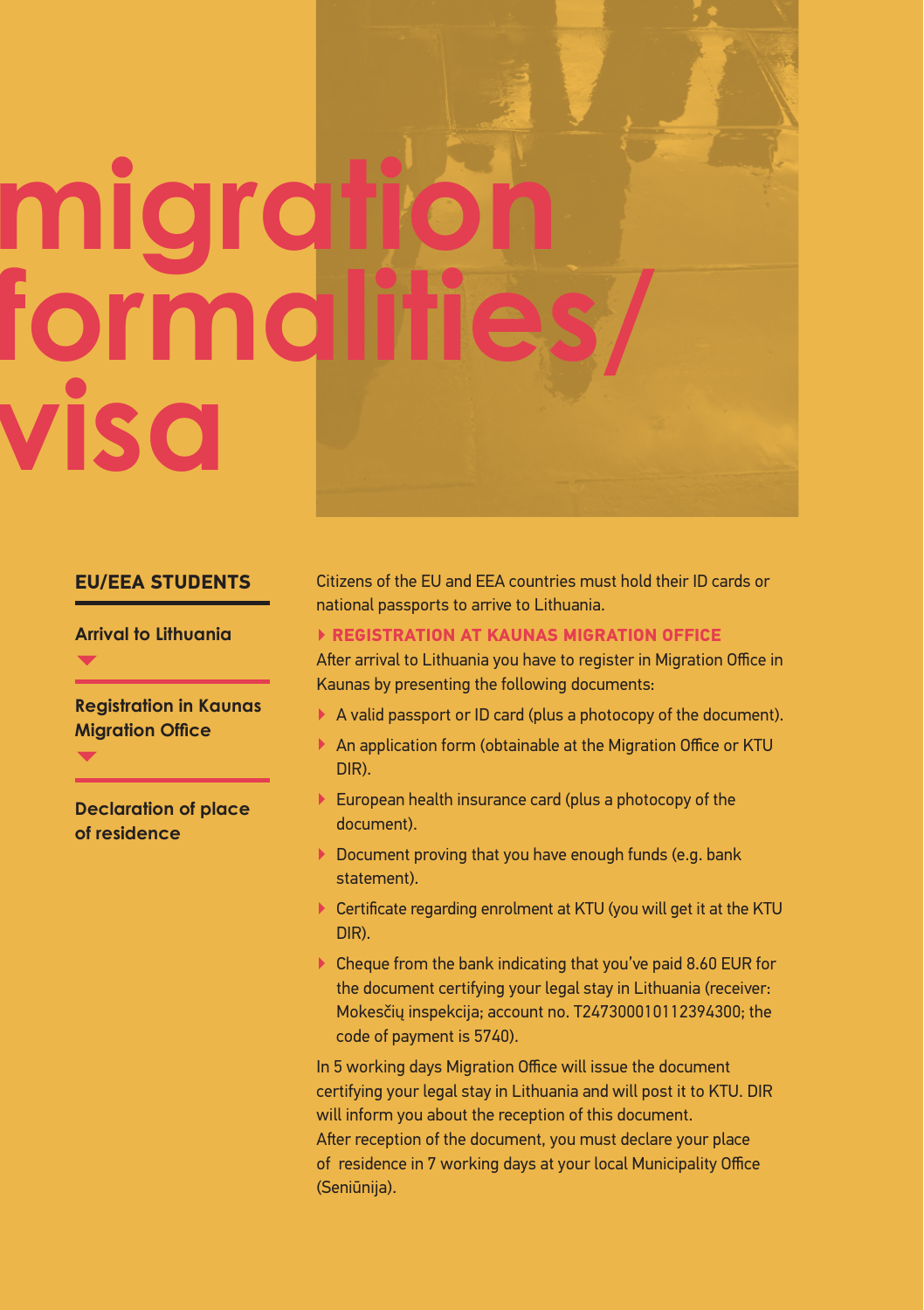### ▶ **DECLARATION OF YOUR PLACE OF RESIDENCE**

You have to present to Municipality Office (Seniūnija) the following documents:

- ▶ A valid passport or ID card.
- ▶ The document certifying your legal stay in Lithuania, received from Migration Office.
- ▶ Declaration form:

- If You live in KTU dormitory take the confirmation about your living place from KTU Dormitory Group Office in Gričiupio St. 13-102 (KTU dormitory No 10).

- If you rent a flat privately, declaration form has to be signed both by the student and the flat owner in the Municipality Office. The flat owner must bring the document stating that he/she owns the flat (Confirmation from the Real Property Register (Pažyma iš turto registrų centro)).

**If You rent a flat, the declaration place (Municipality Office) can be different (ask the flat owner or KTU DIR if you do not know it).**

### **NON EU STUDENTS**

### ▶ **DEGREE STUDENTS**

### **VISA FREE ENTRY TO LITHUANIA**

**Arrival to Lithuania**

▼

▼

▼

**Application for visa in Kaunas Migration Office** ▼

**Application for TRP in Kaunas Migration Office** ▼

**Formalisation of TRP**

**Declaration of place of residence**

**Application for TRP renewal (yearly)**

### **NATIONAL VISA REQUIRED**

**Application for visa in the embassy of Lithuania**

▼

**Arrival to Lithuania**  ▼

**Application for TRP in Kaunas Migration Office**

▼

▼

**Formalisation of TRP**

**Declaration of place of residence**

▼

**Application for TRP renewal (yearly)**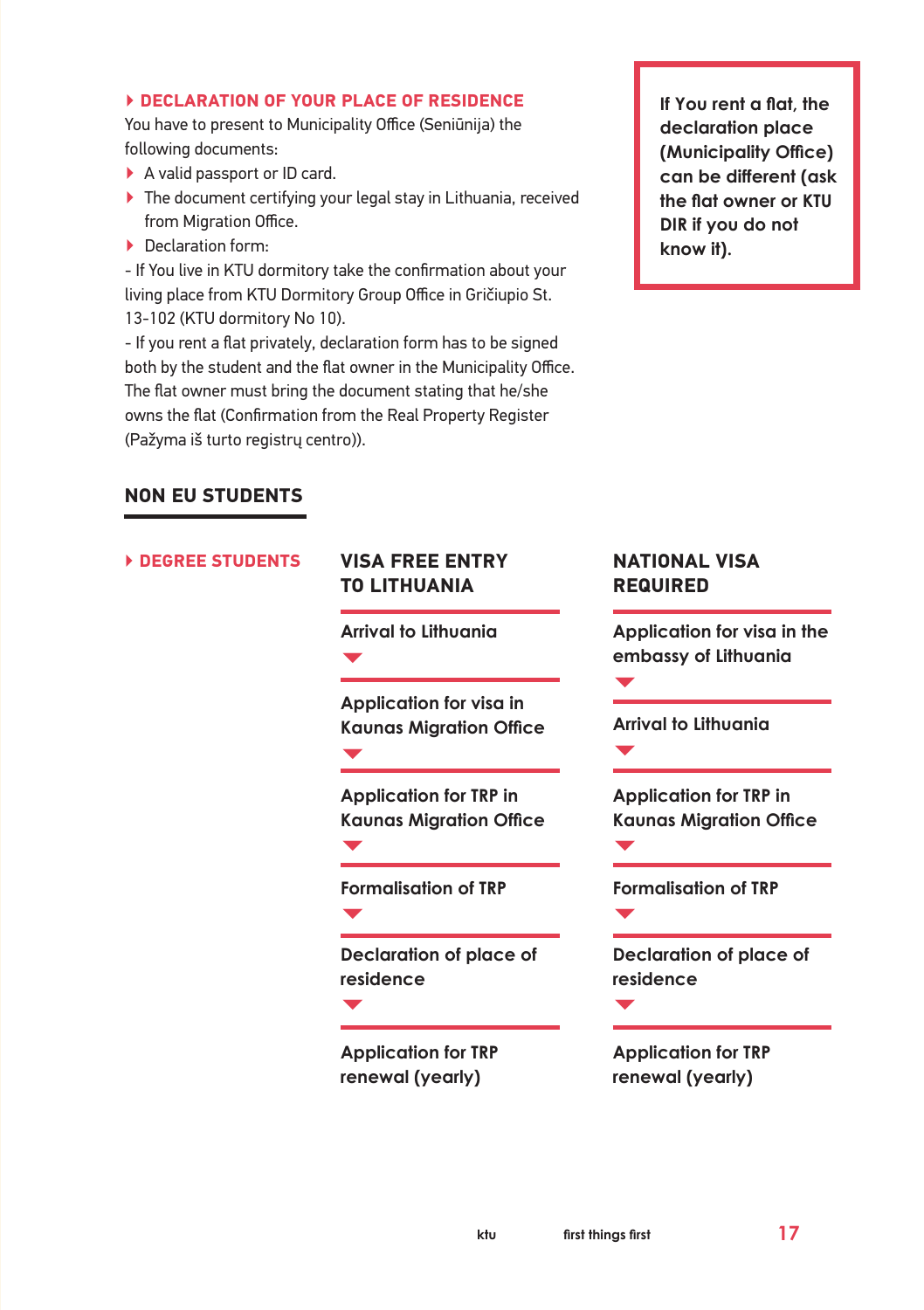### ▶ **EXCHANGE STUDENTS**



**Always check the website of the embassy about the mode of interview appointment (online or telephone registration) and requested documents (country's specific requirements may be applied).**

### **VISA FREE ENTRY TO LITHUANIA**

### **Arrival to Lithuania**

▼

**Application for visa in Kaunas Migration Office**

### **NATIONAL VISA REQUIRED**

**Application for visa in the embassy of Lithuania**

▼

**Arrival to Lithuania** 

If you do not need visa to enter Lithuania (for example, you are from Canada, Korea, Israel, etc.), you can come to Lithuania and stay here for 3 months without visa. If you stay longer than 3 months, you must apply for national visa in Kaunas Migration Office.

If you need visa to enter Lithuania, you must apply for national visa in the embassy of Lithuania in your country or in the case of unavailability of it – in the nearest embassy of Lithuania.

### **APPLICATION FOR NATIONAL VISA**

You must submit the following documents:

- ▶ Passport and its photocopy (passport's period of validity must exceed the validity period of the requested visa by at least 3 months).
- ▶ National visa application form filled in block letters in English language (provided by KTU DIR or obtainable at the embassy / its website) including colour photo 35x45 mm).
- ▶ Document proving that you will have enough funds (bank statement or sponsor's affidavit of support and sponsor's bank statement or official letter from the University/ Ministry/Foundation about the granted scholarship).
- ▶ Valid health insurance, covering the duration of stay. and its photocopy. The amount of medical insurance coverage should be not less than 5792.40 EUR. The health insurance should be for one year (starting from the date of your arrival to Lithuania) or shorter (eg., 6 months) in case of shorter studies.
- ▶ Admission to the university document (provided by KTU DIR).
- ▶ Document constituting that applicant will have place of residence while in Lithuania (provided by KTU DIR).
- ▶ Mediation letter from University (provided by KTU DIR).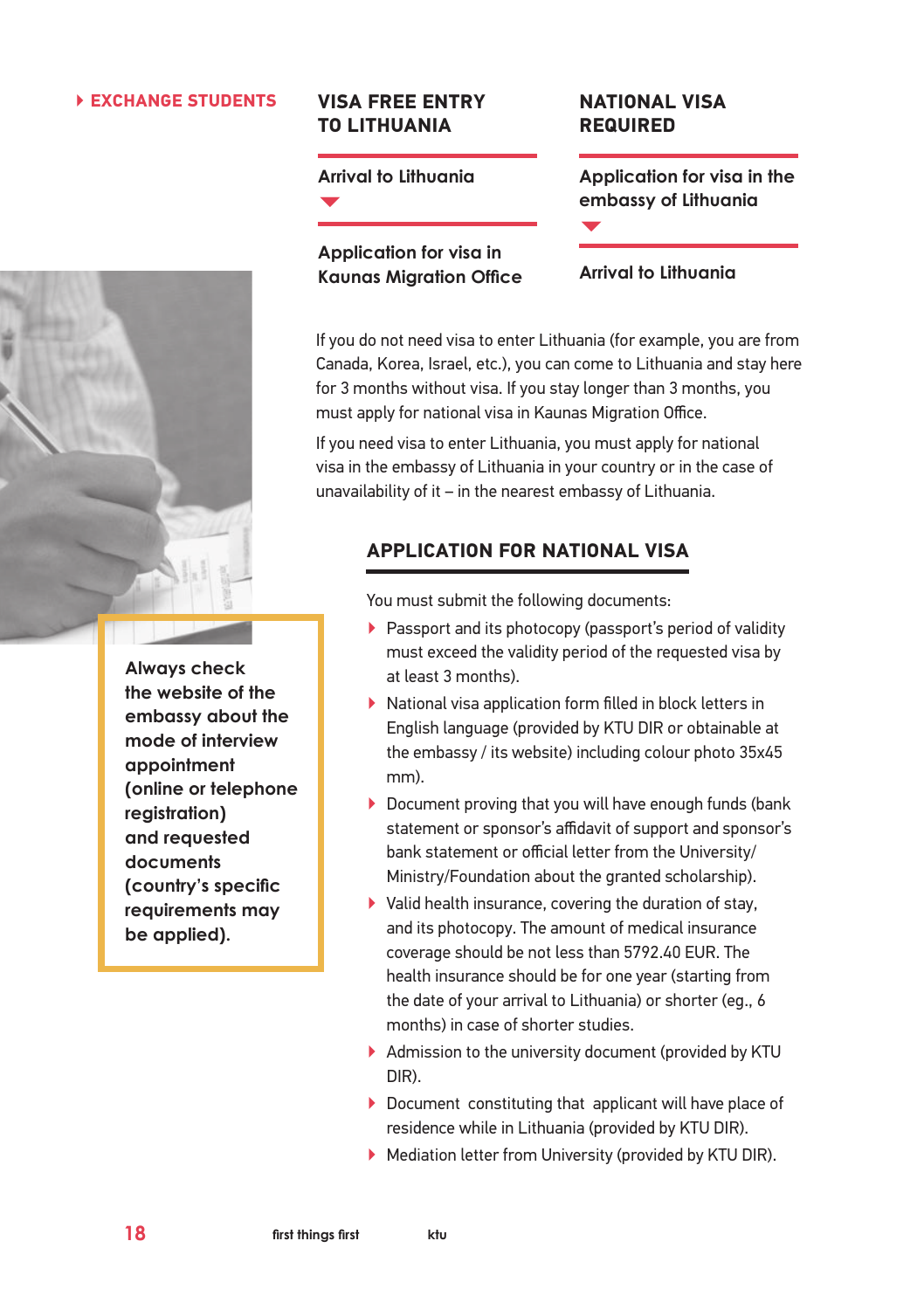Usually visa is issued in 14 days therefore you should apply in advance. National visa is issued free of charge for the period of studies (if you come as an exchange student, the validity of visa corresponds to your study period at KTU) or for12 month in case of longer studies (degree) at KTU.

- ▶ If you come for up to 12 months (exchange studies or internship), this is the last step in migration procedures.
- If you come for  $1.5 4$  years, after expiration of your visa, you should get temporary residence permit which replaces national visa.

**More information on the migration formalities, rights and responsibilities of international citizens in Lithuania:**

**Migration Department**  ▶ **www.migracija.lt**

**Ministry of Foreign Affairs of the Republic of Lithuania**  ▶ **www.urm.lt**

### **APPLICATION FOR TEMPORARY RESIDENCE PERMIT (TRP)**

TRP is issued for those who intend to study more than one year in Lithuania.

TRP is valid for one year and has to be renewed annually.

You should submit the following documents to Kaunas Migration Office at least 4 months before expiration of your national visa:

- ▶ A valid passport plus a photocopy of all stamped pages of the passport (passport validity must exceed the validity of the obtainable TRP for at least 3 months).
- ▶ An application form (obtainable at the Migration Office or KTU DIR Office).
- ▶ One photo (colour: 40x60 mm).
- $\triangleright$  Bank statement (from a Lithuanian bank in Lithuanian language) showing you have sufficient amount of money to live in Lithuania (no less than 1800 EUR). The bank statement is valid for 1 month after it is prepared.
- ▶ Certificate regarding enrolment at KTU and accommodation KTU dormitory (you will get it from KTU DIR).
- ▶ Cheque from the bank indicating that you've paid 86 EUR for TRP application (receiver: Mokesčių inspekcija; account no. LT247300010112394300; the code of payment 5740).

**Intermediation documents from KTU are valid for 1 month after they are prepared.**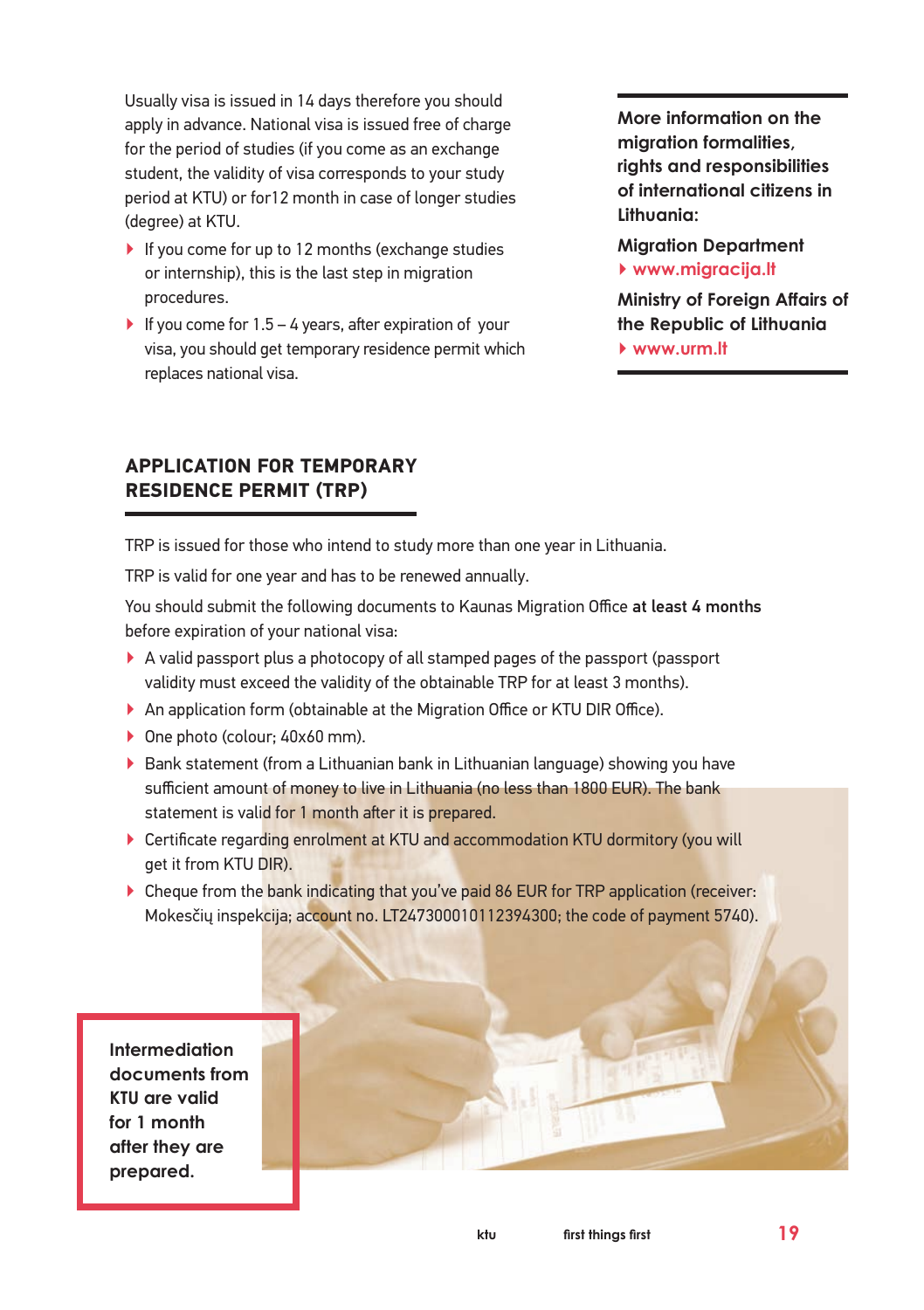### **FORMALISATION OF TRP**

Once the decision to issue TRP is given by the Migration department of Lithuania, it is sent to KTU DIR or to your indicated address. You should formalise TRP decision before the expiration of your visa and take TRP card at Kaunas Migration Office by providing the following documents:

- ▶ A valid passport plus a photocopy of all stamped pages of the passport (passport validity must exceed the validity of the obtainable TRP for at least 3 months).
- ▶ An application form (obtainable at the Migration Office or KTU DIR).
- ▶ Health insurance (valid till the expiration date of TRP) for at least 5792.40 EUR.
- ▶ Cheque from the bank indicating that you've paid 28 EUR for TRP formalisation (receiver: Mokesčių inspekcija; account no. LT247300010112394300; the code of payment 5740).

The TRP is issued within 10 working days after accepting your documents. After receiving the TRP, you must declare your place of residence at the Municipality Office (Seniūnija) within 7 working days, otherwise migration may cancel your TRP.

### **DECLARATION OF YOUR PLACE OF RESIDENCE**

You have to present to Municipality Office (Seniūnija) the following documents:

- ▶ A valid passport or ID card.
- ▶ The document certifying your legal stay in Lithuania, received from Migration Office.
- ▶ Declaration form:

- If You live in KTU dormitory take the confirmation about your living place from KTU Dormitory Group in Gričiupio St. 13-102 (KTU dormitory No 10).

- If you rent a flat privately, declaration form has to be signed both by the student and the flat owner in the municipality office. The flat owner must bring the document stating that he/she owns the flat (Confirmation from the Real Property Register (Pažyma iš turto registrų centro).

**More information on the migration formalities, rights and responsibilities of international citizens in Lithuania:**

### **Migration Department**

▶ **www.migracija.lt**

**Ministry of Foreign Affairs of the Republic of Lithuania** 

▶ **www.urm.lt**

**If You rent a flat, the declaration place (Municipality Office) can be different (ask the flat owner or KTU DIR if you do not know it).**

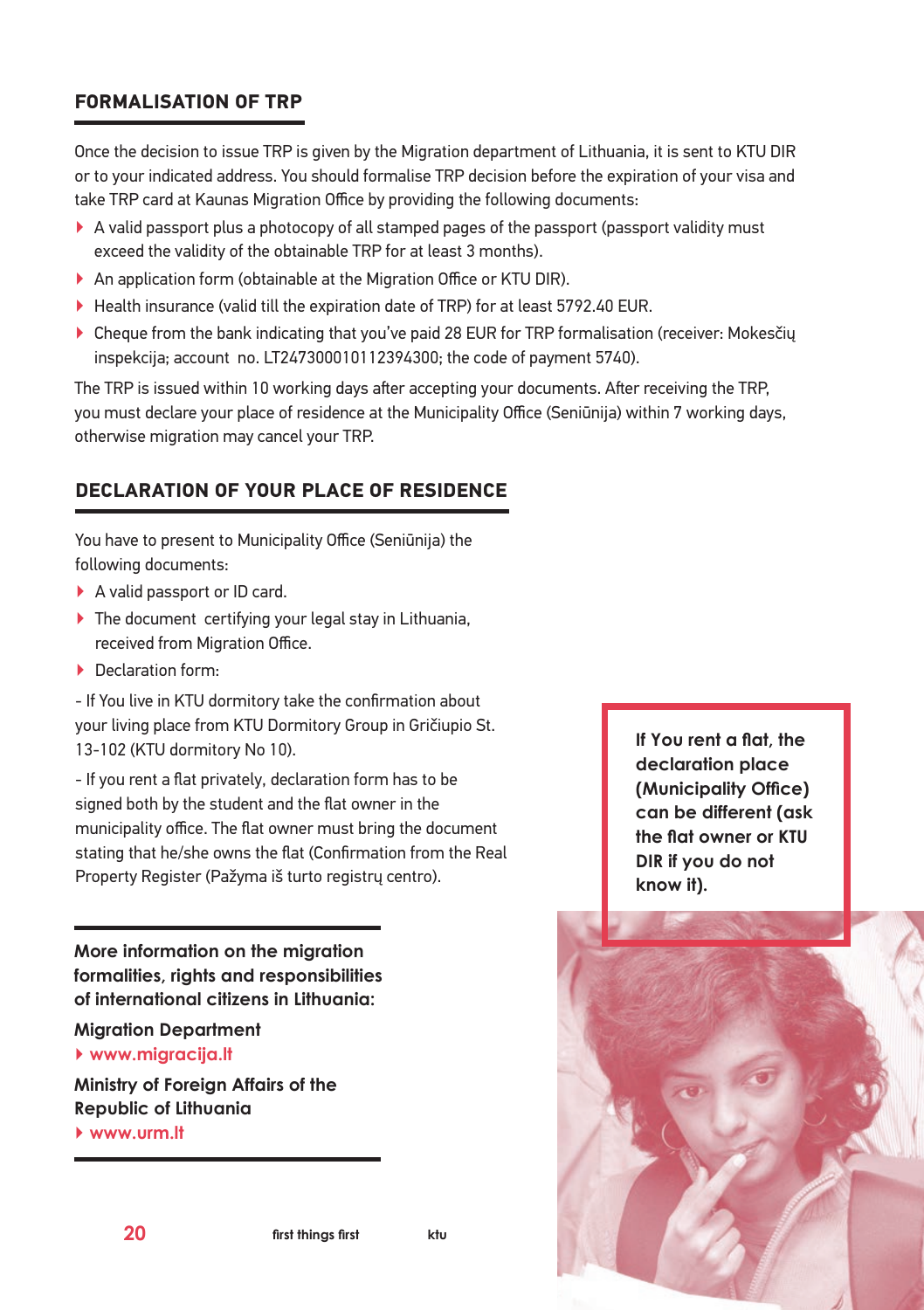**Intermediation documents from KTU are valid for 1 month after they are prepared.**

### **APPLICATION FOR TRP RENEWAL (YEARLY)**

TRP is issued for no longer than 1 year. If your studies last longer than received first TRP, you must apply for renewal of temporary residence permit at least 2 months before the TRP expires.

You must have a valid declaration of your current place of residence. If you rent a flat privately, the owner of the flat must go to Migration Office to confirm that you live in his/her flat.

Documents you have to present to Kaunas Migration Office:

- ▶ A valid passport and TRP (plus a photocopy of all stamped pages and TRP).
- ▶ An application form (obtainable at the Migration Office or KTU DIR).
- ▶ One photo (colour: 40x60 mm).
- ▶ Bank statement (from Lithuanian bank in Lithuanian language) showing you have a sufficient amount of money to live in Lithuania (no less than 1800 EUR). The bank statement is valid for 1 month after it is prepared.
- ▶ Certificate regarding enrolment at KTU (you will get it from KTU DIR).
- ▶ Cheque from the bank indicating that you've paid 86 EUR for TRP renewal (receiver: Mokesčių inspekcija; account No. LT247300010112394300; the code of payment 5740).

### **MIGRATION OFFICE**

### ▶ **ADDRESS**

Chemijos St. 4B–115, Kaunas +370 37 303246, +370 37 303247

### ▶ **OFFICE HOURS**

|                                              | $\vert$ 8:00 - 17:00 |    | $IV$ 8:00 - 17:00 |
|----------------------------------------------|----------------------|----|-------------------|
|                                              | $   8:00 - 18:00$    | V. | $8:00 - 15:45$    |
|                                              | $III$ 8:00 - 17:00   |    |                   |
| <b>Every first Wednesday</b><br>of the month |                      |    | $8:00 - 15:00$    |

### **MUNICIPALITY OFFICE (GRIČIUPIO SENIŪNIJA\*)**

### ▶ **ADDRESS**

Chemijos St. 11, Kaunas +370 37 451333

### ▶ **OFFICE HOURS**

| $18:00 - 17:00$          | $IV$ 8:00 - 17:00 |
|--------------------------|-------------------|
| $\parallel$ 8:00 - 17:00 | $V$ 8:00 - 15:45  |
| $III$ 8:00 - 17:00       |                   |

Lunch time 12:00 - 12:45

\* If you rent privately, the Municipality Office where you need to declare your place of residence might be different. Contact the KTU DIR for more information.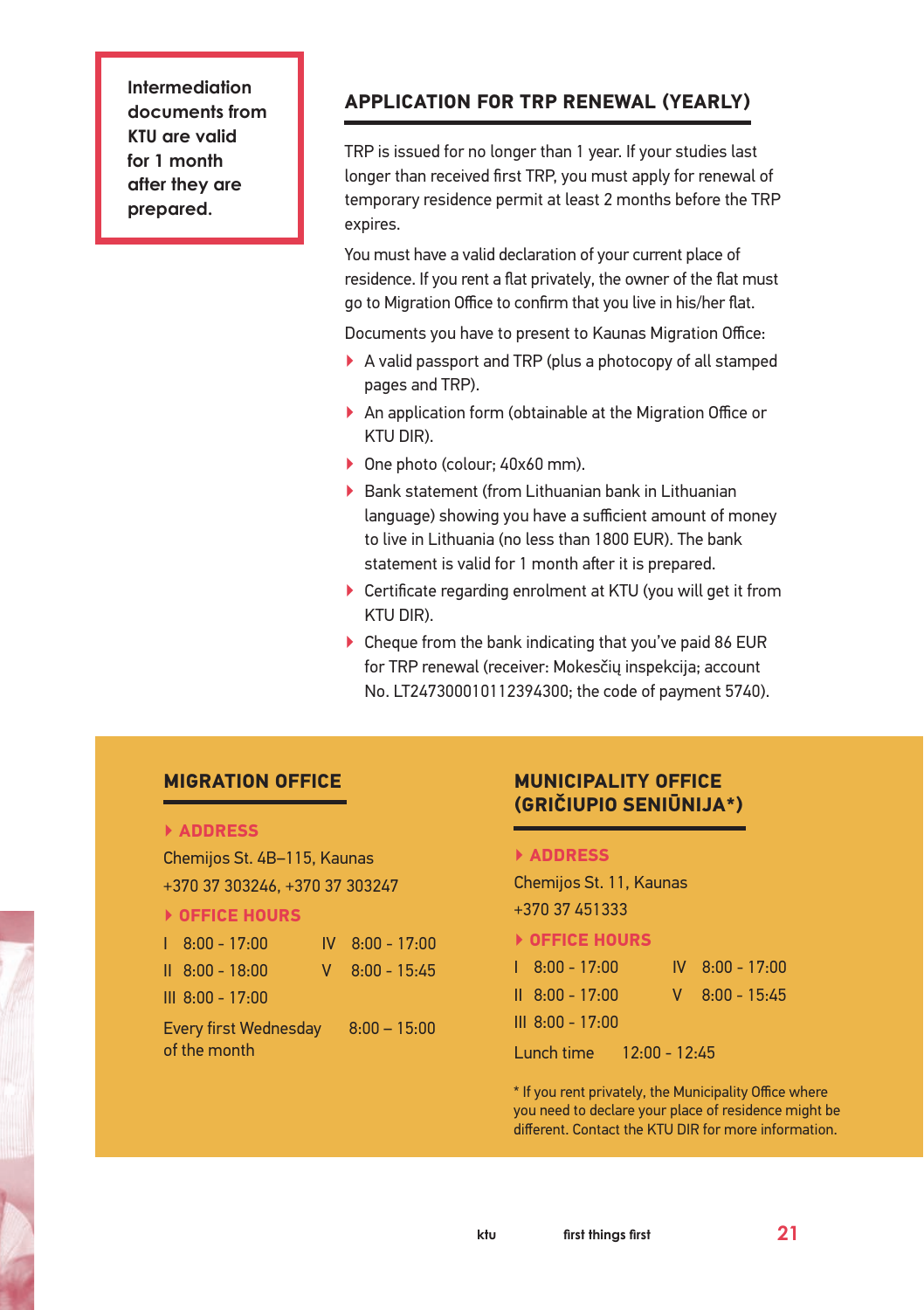# **after**  ou arrive

After you arrive to Kaunas and settle in the dormitory or the place you have found by yourself, we advise you to arrange a couple of things that are essential for your further studies at KTU:

Do not miss the Welcome Week, where all information is designed for you, the International Student.

Join the first meetings of students – you will not feel alone anymore!

> **Remember that every time you have questions, you may ask your Mentor, International Coordinator at your faculty or the coordinator at the Department of International Relations.**

### **During Welcome Week you will:**

- ▶ Meet Vice-Dean for Studies and International Coordinator of your Faculty who are responsible for international students, study formalities, etc. They will introduce you your Faculty, tell you about studies, lectures, timetables and about student life at your Faculty.
- ▶ Make your Study Plan it is a must for every student when starting studies at KTU.
- ▶ Order Lithuanian Student Identity Card or ISIC that gives you an access to libraries and offers plenty of discounts outside the university.
- ▶ Have guided tour through KTU students Campus & Facilities.
- ▶ Get information about academic and language studies opportunities, student life at KTU.
- ▶ Discover Kaunas, get the first touch to Lithuanian culture, learn a Lithuanian dance or song.
- ▶ If you have not met your Mentor yet, contact him/her – the Mentor will help you on the first days after your arrival and later on.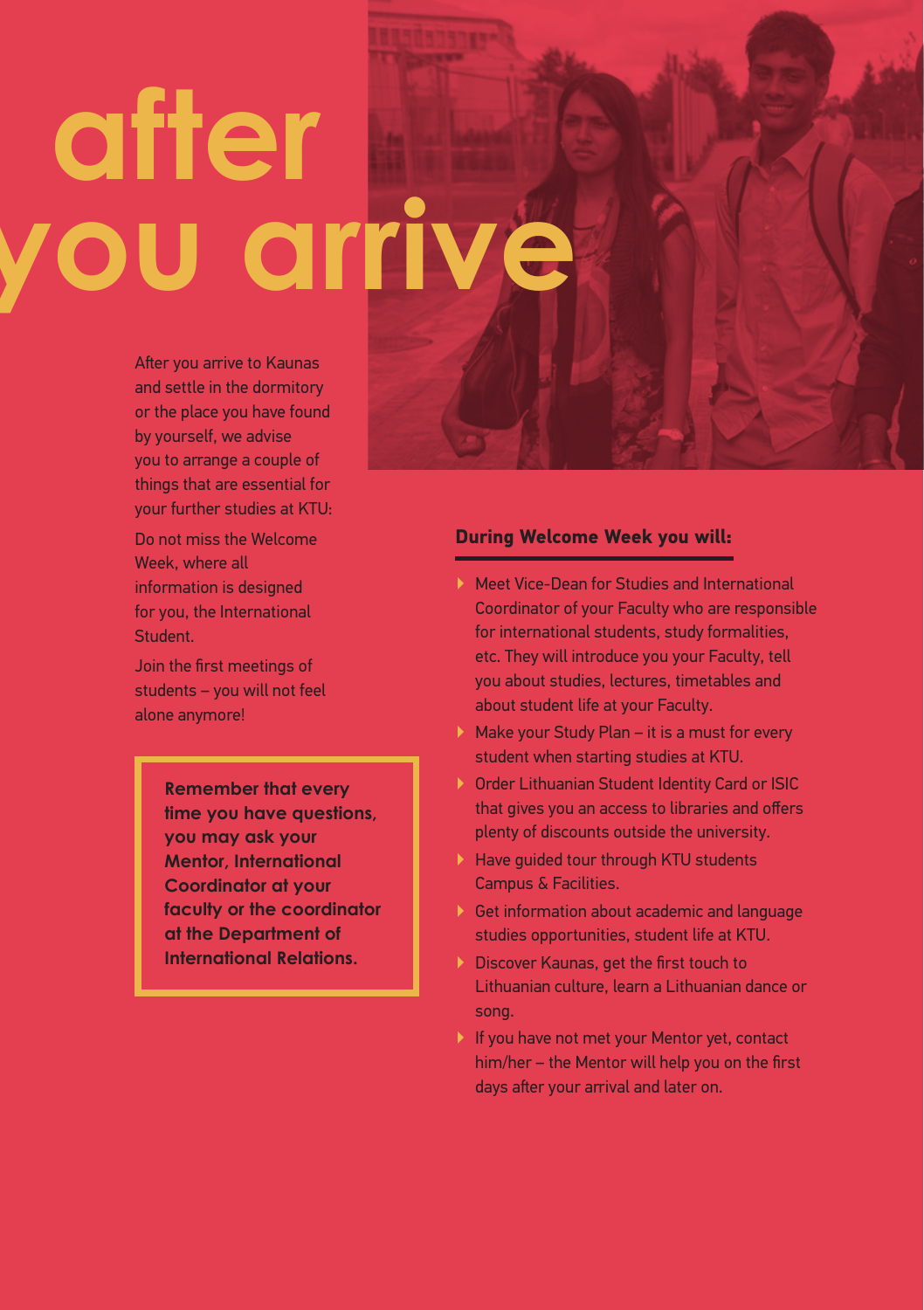

### **ktu first things first 23 ready to join us!everything is prepared? congrats, you are**